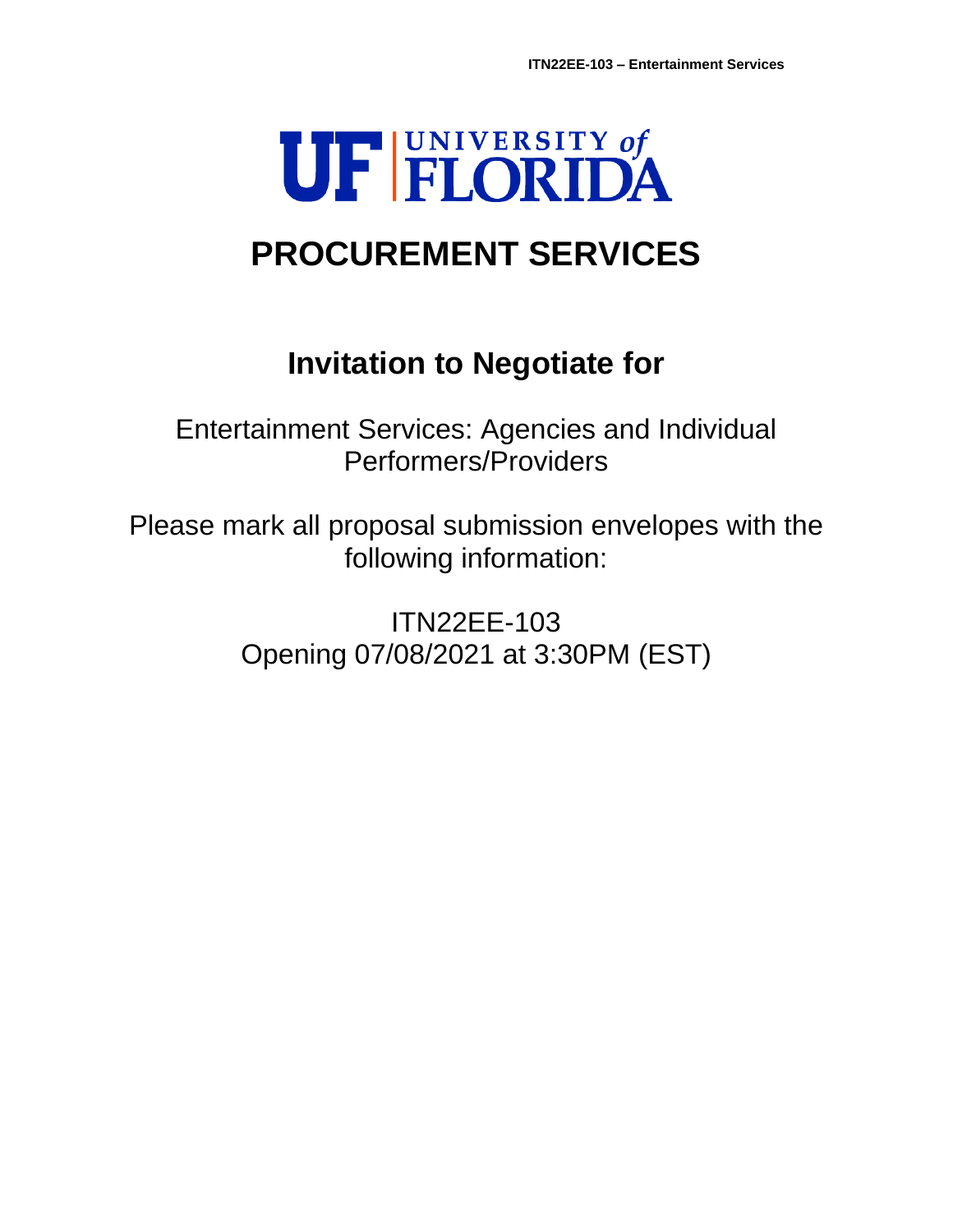# **Contents**

| 1.0 |                   |                                                                              |  |
|-----|-------------------|------------------------------------------------------------------------------|--|
|     | 1.1               |                                                                              |  |
|     | 1.2               |                                                                              |  |
|     | 1.3               |                                                                              |  |
|     | 1.4               |                                                                              |  |
|     | 1.5               |                                                                              |  |
|     |                   |                                                                              |  |
|     |                   |                                                                              |  |
| 2.0 |                   |                                                                              |  |
|     | 2.1               |                                                                              |  |
|     | 2.2               |                                                                              |  |
|     | 2.3               |                                                                              |  |
|     | 2.4               |                                                                              |  |
|     | 2.5               | Vendor Protest Procedure; Notice of Proposal Protest Bonding Requirement  8  |  |
|     | 2.6               | Contractual Intent/Right to Terminate and Recommence ITN Process 8           |  |
|     | 2.7               |                                                                              |  |
|     | 2.8               |                                                                              |  |
|     | 2.9               |                                                                              |  |
|     | 2.10              | Determination of and Information Concerning Vendor's Qualifications  9       |  |
|     | 2.11              |                                                                              |  |
|     | 2.12              | Rejection of Vendor Counteroffers, Stipulations, and Other Exceptions  9     |  |
|     | 2.13              |                                                                              |  |
|     | 2.14              |                                                                              |  |
|     | 3.1<br>3.2<br>3.3 |                                                                              |  |
| 4.0 |                   |                                                                              |  |
|     | 4.1               |                                                                              |  |
|     | 4.1.1             |                                                                              |  |
|     | 4.1.2             |                                                                              |  |
|     | 4.1.3             |                                                                              |  |
|     | 4.1.4             |                                                                              |  |
|     | 4.1.5             |                                                                              |  |
|     | 4.1.6             |                                                                              |  |
|     | 4.2               |                                                                              |  |
|     | 4.2.1             |                                                                              |  |
|     | 4.2.2             |                                                                              |  |
|     | 4.2.3             |                                                                              |  |
|     | 4.2.4             |                                                                              |  |
|     | 4.2.5             | Questions, Communications and Inquires between the University and Vendors 13 |  |
|     | 4.2.6             | Addenda and the University's Response to Communications from Vendor  14      |  |
|     | 4.2.7             |                                                                              |  |
|     | 4.2.8             |                                                                              |  |
|     | 4.2.9             |                                                                              |  |
|     | 4.2.10            |                                                                              |  |
|     | 4.2.11            |                                                                              |  |
|     |                   |                                                                              |  |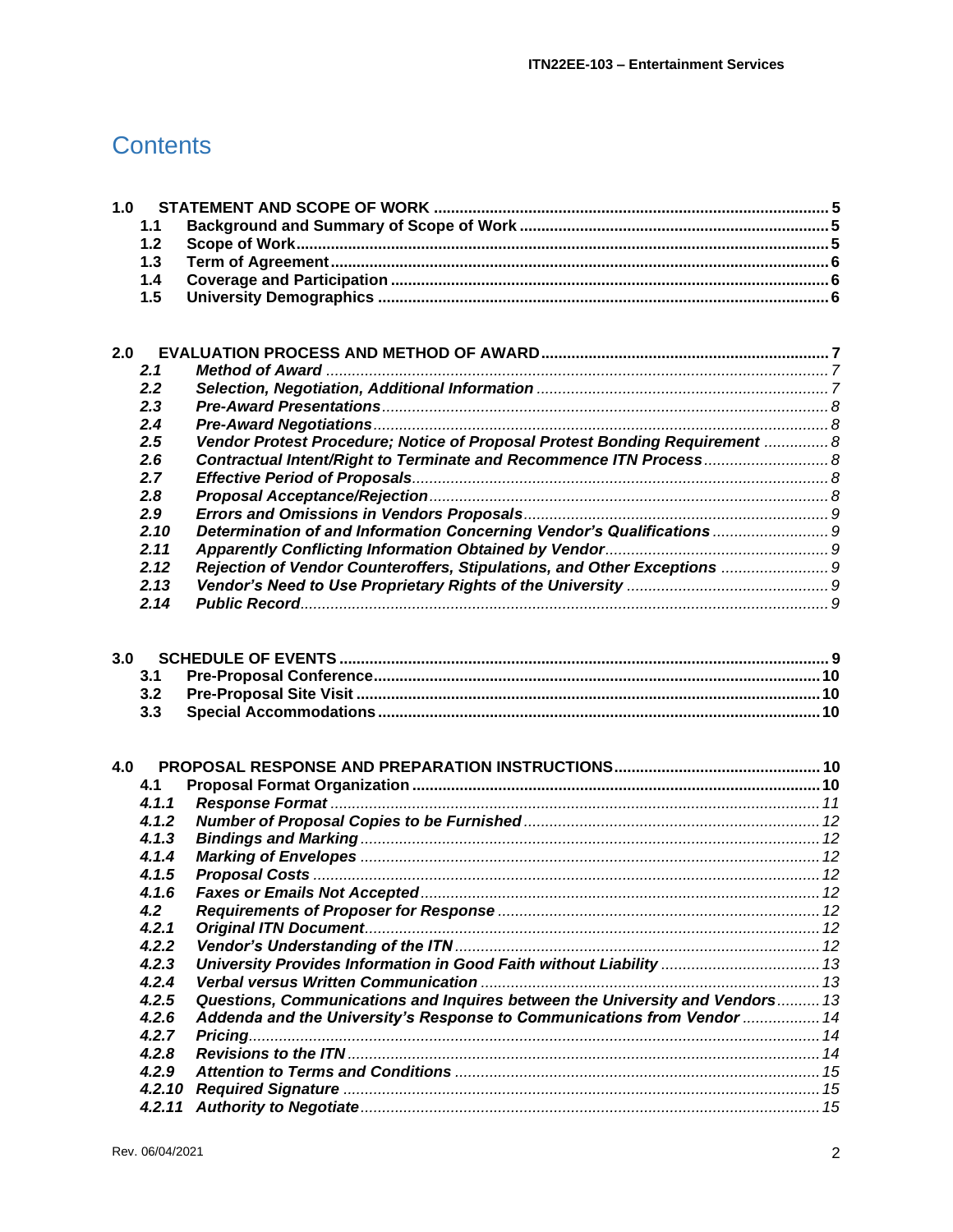| 4.2.13 Improper Business Relationships/Conflict of Interest Prohibited  15        |  |
|-----------------------------------------------------------------------------------|--|
| 4.2.14 Corrections, Changes, and Providing Information on Forms within the ITN 16 |  |
|                                                                                   |  |
|                                                                                   |  |
|                                                                                   |  |
| 4.2.18 University's Right to Use Vendor's Ideas/Proprietary Information  16       |  |
|                                                                                   |  |

| 5.0  |  |
|------|--|
| 5.1  |  |
| 5.2  |  |
| 5.3  |  |
| 5.4  |  |
| 5.5  |  |
| 5.6  |  |
| 5.7  |  |
| 5.8  |  |
| 5.9  |  |
| 5.10 |  |
| 5.11 |  |
| 5.12 |  |
| 5.13 |  |
| 5.14 |  |
| 5.15 |  |
| 5.16 |  |
| 5.17 |  |
|      |  |

| 6.1  |     |  |
|------|-----|--|
| 6.2  |     |  |
| 6.3  |     |  |
| 6.4  |     |  |
| 6.5  |     |  |
| 6.6  |     |  |
| 6.7  |     |  |
| 6.8  |     |  |
| 6.9  |     |  |
| 6.10 |     |  |
| 6.11 |     |  |
| 6.12 |     |  |
| 6.13 |     |  |
| 6.14 |     |  |
| 6.15 |     |  |
| 6.16 |     |  |
| 6.17 |     |  |
| 6.18 |     |  |
| 6.19 |     |  |
| 6.20 |     |  |
| 6.21 |     |  |
| 6.22 |     |  |
| 6.23 |     |  |
| 6.24 |     |  |
| 6.25 |     |  |
| 6.26 |     |  |
|      | 6.0 |  |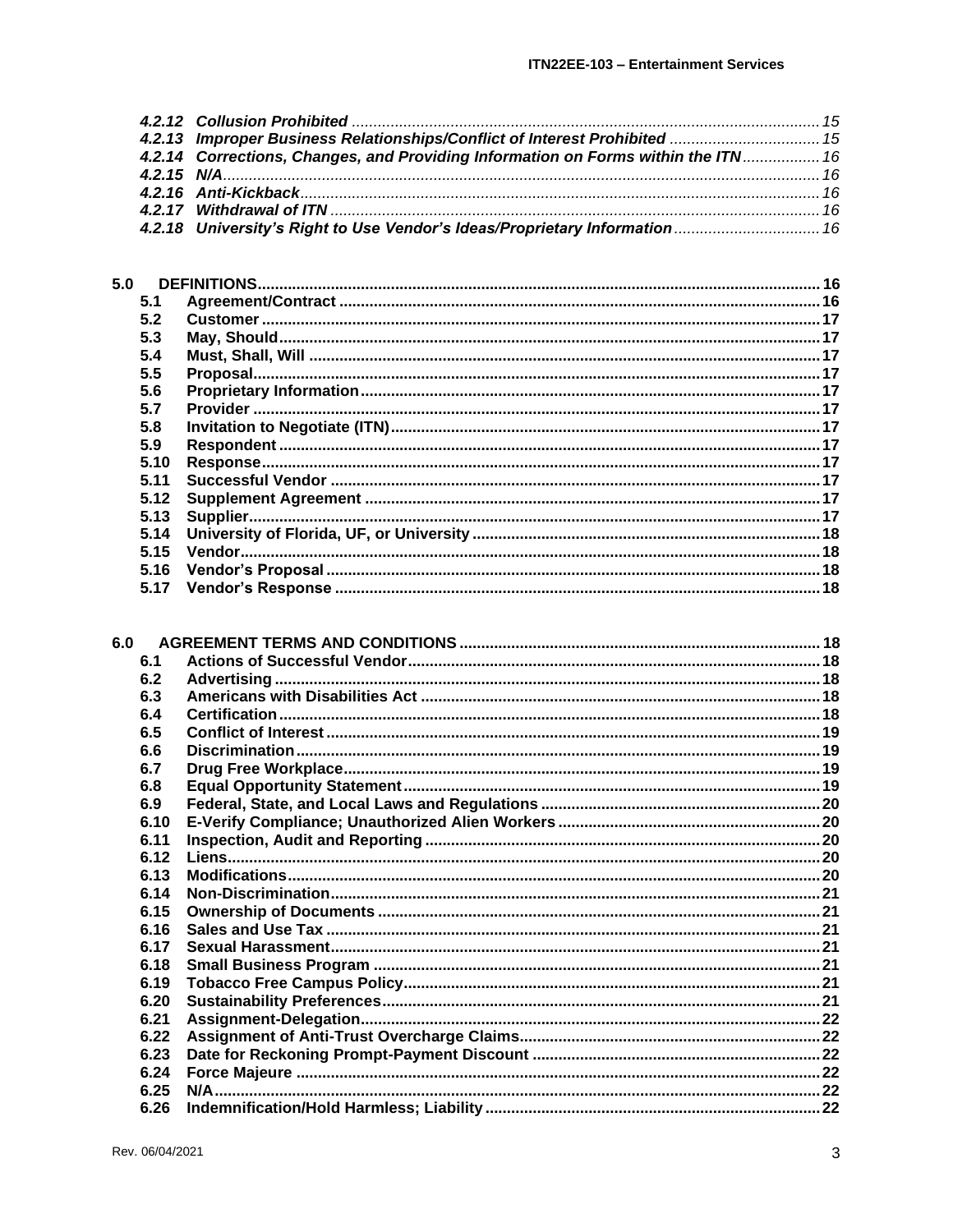| 6.27                                                                                   |  |
|----------------------------------------------------------------------------------------|--|
| 6.28                                                                                   |  |
| 6.29                                                                                   |  |
| 6.30                                                                                   |  |
| 6.31                                                                                   |  |
| 6.32                                                                                   |  |
| Notice to Vendors of Asbestos-Containing Materials in University Buildings  24<br>6.33 |  |
| 6.34                                                                                   |  |
| 6.35                                                                                   |  |
| 6.36                                                                                   |  |
| 6.37                                                                                   |  |
| 6.38                                                                                   |  |
| 6.39                                                                                   |  |
| 6.40                                                                                   |  |
| 6.41                                                                                   |  |
| 6.42                                                                                   |  |
| 6.43                                                                                   |  |
| 6.44                                                                                   |  |
| 6.45                                                                                   |  |
| 6.46                                                                                   |  |
| 6.47                                                                                   |  |
|                                                                                        |  |
|                                                                                        |  |
|                                                                                        |  |
|                                                                                        |  |
|                                                                                        |  |
|                                                                                        |  |
|                                                                                        |  |
|                                                                                        |  |
| 6.48                                                                                   |  |
| 6.49                                                                                   |  |
| 6.50                                                                                   |  |
| 6.51                                                                                   |  |
| 6.52                                                                                   |  |
| 6.53                                                                                   |  |
| 6.54                                                                                   |  |
| 6.56                                                                                   |  |
| 6.57                                                                                   |  |
| 6.58                                                                                   |  |
| 6.59                                                                                   |  |
| 6.60                                                                                   |  |
|                                                                                        |  |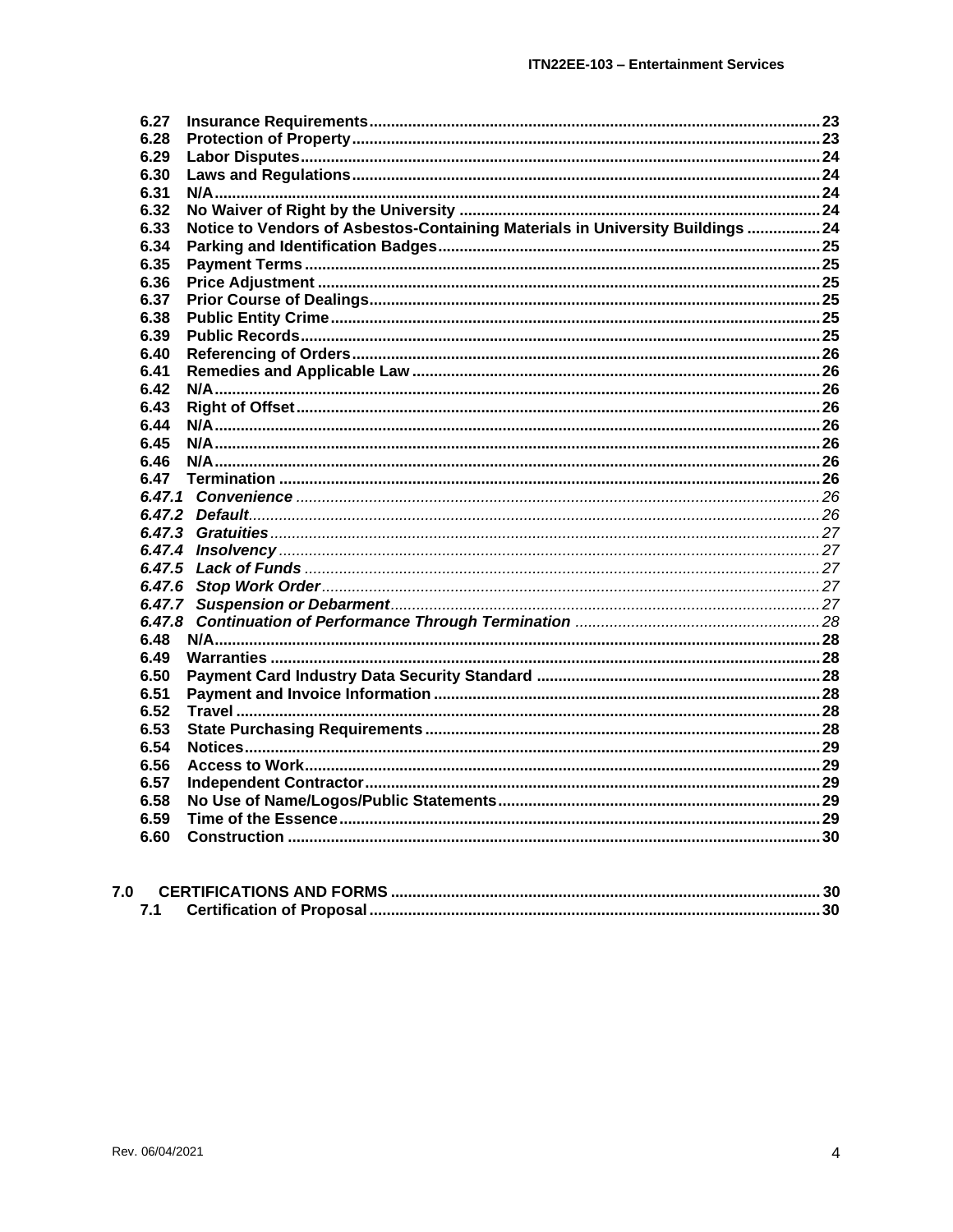#### <span id="page-4-0"></span>**1.0 STATEMENT AND SCOPE OF WORK**

#### <span id="page-4-1"></span>**1.1 Background and Summary of Scope of Work**

The University of Florida (UF) is seeking proposals from a diverse range of vendors that offer entertainment services for Campus events. UF currently hosts a variety of weekly events on campus through departments and student organizations, utilizing vendors that offer a range of entertainment services (i.e., inflatables, novelty items, live performances, etc.). Attendance for these Campus events can range from 50 students to 4,000+ students. Because the scope of entertainment services and types of events range widely, qualified vendors are expected to review the Lot 1 and Lot 2 descriptions in Section 1.2 of this ITN document and identify in their proposal response the Lot that most accurately reflects the type(s) of entertainment service(s) your organization currently offers. UF intends to award this contract to a pool of qualified vendors for both Lot 1 and Lot 2 to ensure that a variety of services are available to Campus as needed. It will be at UF's sole discretion to choose which vendor to use for each event. The lot 1 spend for the University of Florida in 2018 was approximately \$150,000, and in 2019 was \$163,000. 2020 was an unusual year, but the future spend is anticipated to increase.

#### <span id="page-4-2"></span>**1.2 Scope of Work**

There are two opportunities to support UF. Proposers may opt to respond to one or both Lots. As previously stated, UF intends to award this contract to a pool of qualified vendors for both Lot 1 and Lot 2 but may choose to award differently.

- 1. Lot 1 Entertainment Agencies: Vendors responding to Lot will be experienced entertainment agencies with the existing capacity and infrastructure to access a network of diverse talent and an array of top entertainment professionals. Vendors responding to Lot 1 must offer a range of entertainment services and have in place an existing business relationship with a diverse range of agencies that can provide the types of entertainment services and events listed immediately below:
	- a. Inflatables and carnival rides that primarily appeal to college students, such as but not limited to rock walls, bumper cars, laser tag, carnival rides, bungee trampolines, human gyro sphere, obstacle courses, competitive inflatables such as jousting, zorb balls, and mechanical rides such as mechanical sharks or mechanical surf boards. This lot also includes activities such as traveling escape rooms, casino parties, glow arcades, silent discos, etc.
- 2. Lot 2 Solo-Talent Entities: Vendors responding to Lot 2 will be experienced entertainment or event providers that offer one or more specific types of entertainment experiences. Vendors responding to Lot 2 have the existing ability to provide the entertainment services offered without having to rely on other agencies to provide a specialized entertainment experience, including but not limited to types of entertainment services listed immediately below:
	- a. Novelty items that create custom items that college students can bring home, such as but not limited to stuff-a-plush, street signs, photos on items such as coffee mugs, custom jewelry, takehome plants, caricatures, aromatherapy, graffiti shirts, photo names, silhouettes, wood etching, etc. Live performers and entertainment such as magicians, hypnotists, mentalists, acrobatic performers, jugglers, musicians, dance groups, clowns, etc.

UF is prepared to provide specific resources for events involving the entertainment services detailed below:

- 1. Inflatables and Novelty Items: UF will provide access to power and electrical outlets, tables, chairs, access to water, if necessary. Vendors can arrive to set-up at least two (2) hours in advance depending on the event.
- 2. Live Performances: UF will provide sound and lighting for live performances, including but not limited to stage, seating, PA system, microphones, sound monitors, stage wash, etc. Any equipment that is requested within a rider that UF cannot meet the requirements for will be outsourced to a local or national backline company. UF will provide a green dressing room when requested.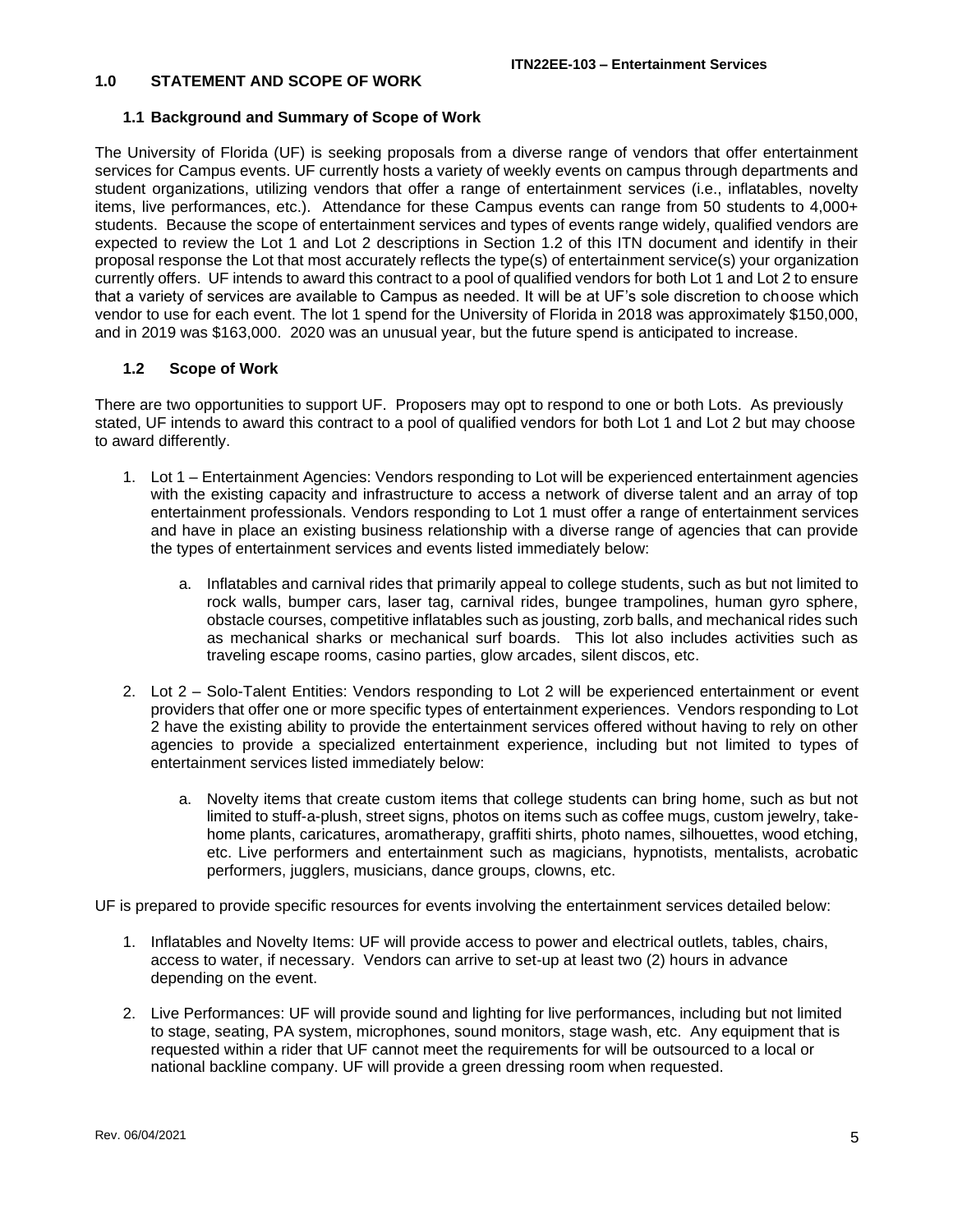3. Subject to availability, UF will make efforts to provide parking spaces for inflatables, novelty, and performance events.

# <span id="page-5-0"></span>**1.3 Term of Agreement**

The term of this Agreement will be for an initial period of three (3) years, with an option to renew based on satisfactory performance and the written approval of both parties for up to two (2) additional three (3)-year periods.

#### <span id="page-5-1"></span>**1.4 Coverage and Participation**

The intended coverage of this ITN and any Agreement resulting from this solicitation shall be for the use of all Departments at the University of Florida. With the consent and agreement of the Successful Vendor, the other state universities, community colleges, district school boards, other educational institutions, and other governmental agencies, may assess and access an Agreement resulting from this solicitation issued and administered by the University of Florida.

The University reserves the right to add and/or delete elements, or to change any element of the coverage and participation at any time without prior notification and without any liability of any kind or amount.

#### <span id="page-5-2"></span>**1.5 University Demographics**

The University of Florida is a major public land-grant research university. The state's oldest, largest, and most comprehensive university, the University of Florida is among the nation's most academically diverse public universities. The University has a long history of established programs in international education, research, and service. It is one of only 17 public land-grant universities nationwide and the only university in Florida belonging to the Association of American Universities. With more than 50,000 students, the University of Florida is now one of the five largest universities in the nation.

The University of Florida has a 2,000-acre campus and more than 900 buildings (including 170 with classrooms and laboratories). The northeast corner of campus is listed as a historic district on the National Register of Historic Places.

For any additional information about the University of Florida, please visit the University's web page at: [www.ufl.edu.](http://www.ufl.edu/)

UF has a long history of established programs in international education, research, and service. It is one of only 17 public, land-grant universities that belong to the Association of American Universities, the highereducation organization comprising the top 62 public and private institutions in North America. UF is consistently ranked among the nation's top universities: No. 7 in U.S. News & World Report's "Top Public Schools" (2020); No. 2 in Kiplinger's "Best Values in Public Colleges" (2017); and No. 3 on the Forbes list of best value public universities (2019). Additionally, UF ranked No. 6 in the New York Times list of universities that do the most to help low-income students (2015) and No. 3 in the Milken Institute's ranking of Best Universities for Technology Transfer.

As the state's oldest and most comprehensive university, tracing its beginnings to a small seminary in 1853, UF is now among the nation's most academically diverse public universities. with an enrollment of 54,000 students annually. UF is home to 16 colleges and more than 170 research centers and institutes and offers nearly 300 graduate degree programs. Only five other universities nationwide have as many programs of study on one campus as the University of Florida.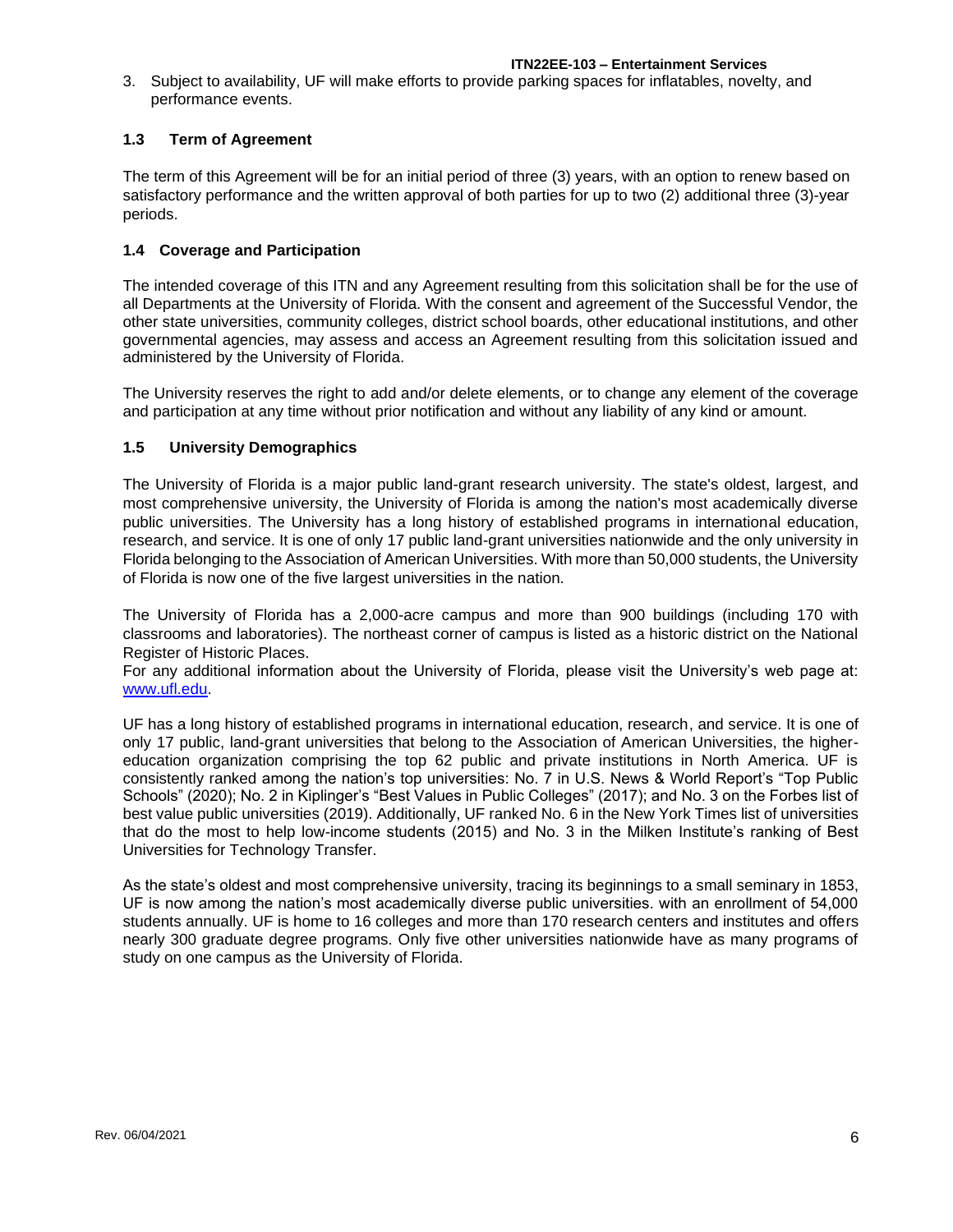#### <span id="page-6-0"></span>**2.0 EVALUATION PROCESS AND METHOD OF AWARD**

#### <span id="page-6-1"></span>**2.1 Method of Award**

The evaluation of each response to this ITN will be based on its overall competence, compliance, format, and organization. The Award shall be made to the responsive and responsible vendor whose proposal is determined to be the most advantageous to the University of Florida, taking into consideration the following evaluation criteria listed below. Pricing may be a criterion; however, the University is under no obligation whatsoever to select as most responsive the proposal that demonstrates the lowest pricing.

The contract will consist of the University's ITN, the proposal with any and all revisions, award letter, purchase order, and any signed agreement between the parties, as stated in that agreement.

Vendors whose proposals are not accepted will be notified after a final selection has been made by public posting of the selected proposer(s). This public posting functions as the rejection of all other proposals. This posting will be made to <https://procurement.ufl.edu/vendors/schedule-of-bids/>

#### **Evaluation Criteria**

Vendor proposals for Lot 1 and 2 will be evaluated based upon how well each Vendor plans to meet the University's needs. The response must provide a clear and easy to understand explanation of Vendor services, methods, and pricing. Specific consideration will be given to the following responses in no particular order or weighting:

- Ability of an Agency (Lot 1) or individual (Lot 2) to provide various entertainment services to the University of Florida, including appropriate government requirements for the profession.
- Company background including Vendor resources, staffing, technology, adaptability, and innovation.
- Financial Offering- all inclusive (inclusive of travel, food, and lodging).
- Record of past performance/ customer references.
- Additional "value added" services such as inclusion of small, minority businesses, sustainability tie-in or student outcomes.
- Acceptance of UF Terms and Conditions.

#### <span id="page-6-2"></span>**2.2 Selection, Negotiation, Additional Information**

Although the University reserves the right to negotiate with any vendor or vendors to arrive at its final decision and/or to request additional information or clarification on any matter included in the proposal, it also reserves

the right to select the most responsive vendor or vendors without further discussion, negotiation, or prior notice. The University may presume that *any proposal is a best-and-final offer.*

The University also reserves the right to award to the next highest evaluated, responsive, and responsible bidder for any and all groups, subgroups, or items in the event of vendor default, non-

performance, non-compliance or similar issues affecting the University's ability to obtain services at any time throughout the contract period.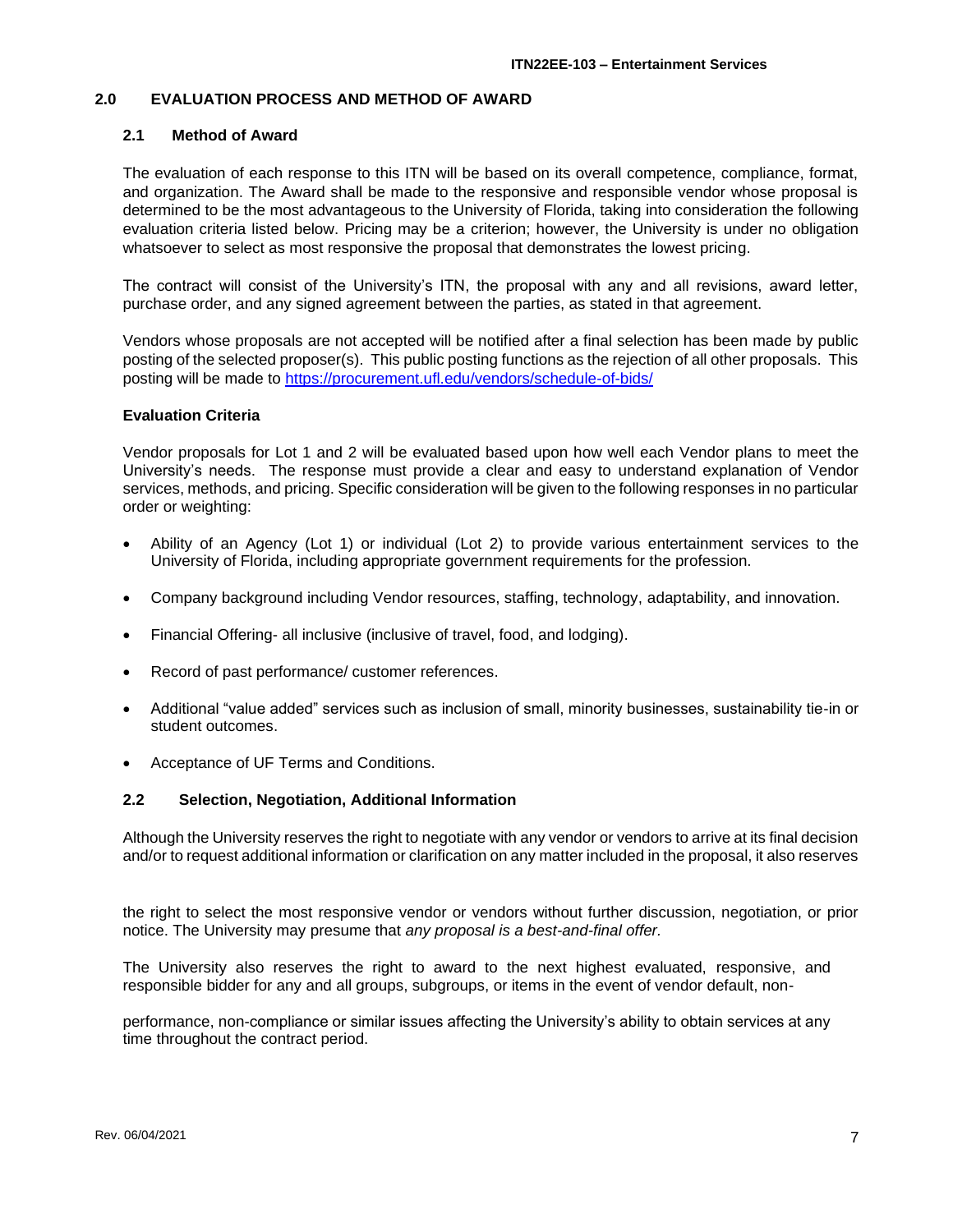# <span id="page-7-0"></span>**2.3 Pre-Award Presentations**

The University reserves the right to require presentation from any and all vendors, in which they may be asked to provide, or they may provide information in addition to that provided in their proposals.

#### <span id="page-7-1"></span>**2.4 Pre-Award Negotiations**

The University reserves the right to negotiate prior to award with vendors for purpose of addressing the matters set forth in the following list, which may not be exhaustive.

- Resolving minor difference and typographical errors
- Terms and conditions
- Clarifying necessary details and responsibilities
- Emphasizing important issues and points
- Receiving assurances from vendors
- Obtaining the best value

#### <span id="page-7-2"></span>**2.5 Vendor Protest Procedure; Notice of Proposal Protest Bonding Requirement**

Any vendor protest to a University decision or intended decision with regard to this ITN is subject to Florida Board of Governors' (BOG) Regulations 18.002 and 18.003. Any vendor who files an action protesting a decision or intended decision shall post at the time of the filing the formal written protest, a bond, payable to the University of Florida, in an amount equal to the lessor of 10% of the estimated value of the protestor's proposal or 10% of the University's estimated expenditure during the contract term, or \$10,000. The bond shall be conditioned upon the payment of all costs which may be adjudged against the vendor. In lieu of a bond, the University will accept a cashier's check or money order in the amount of the bond.

#### <span id="page-7-3"></span>**2.6 Contractual Intent/Right to Terminate and Recommence ITN Process**

The University intends to contract with one or more vendors whose proposal(s) are considered to be in the best interests of the University. However, the University may terminate this ITN process at any time up to notice of award, without prior notice, and without liability of any kind or amount. Further, the University reserves the right to commence one or more subsequent ITN processes seeking the same or similar products or services covered hereunder. In the event of cancellation or termination, the University reserves the right to award the contract to another Offeror, cancel in its entirety, or to request new proposals, whichever is in the best interest of University of Florida.

#### <span id="page-7-4"></span>**2.7 Effective Period of Proposals**

Under this ITN, the University shall hold that vendors' responses to this ITN shall remain in effect for a period of ninety (90) days following the closing date, in order to allow time for evaluation, approval, and award of the contract. Any vendor who does not agree to this condition shall specifically communicate in its proposal such disagreement to the University, along with any proposed alternatives. This University may accept or reject such proposed alternatives without further notification or explanation.

#### <span id="page-7-5"></span>**2.8 Proposal Acceptance/Rejection**

The University reserves the right to reject any or all proposals. Such rejection may be without prior notice and shall be without any liability of any kind or amount to the University. The University shall not accept any proposal that the University deems not to be in its best interests. The University shall reject proposals submitted after the closing date and time. Should there be a force majeure event that prevents a vendor's proposal from arriving on time, the University may accept the proposal at its discretion. If a vendor's proposal is likely to be affected by such an event, UF requests the vendor notify Elisabeth Eubanks at [eeubanks@ufl.edu](mailto:eeubanks@ufl.edu) prior to the closing date and time.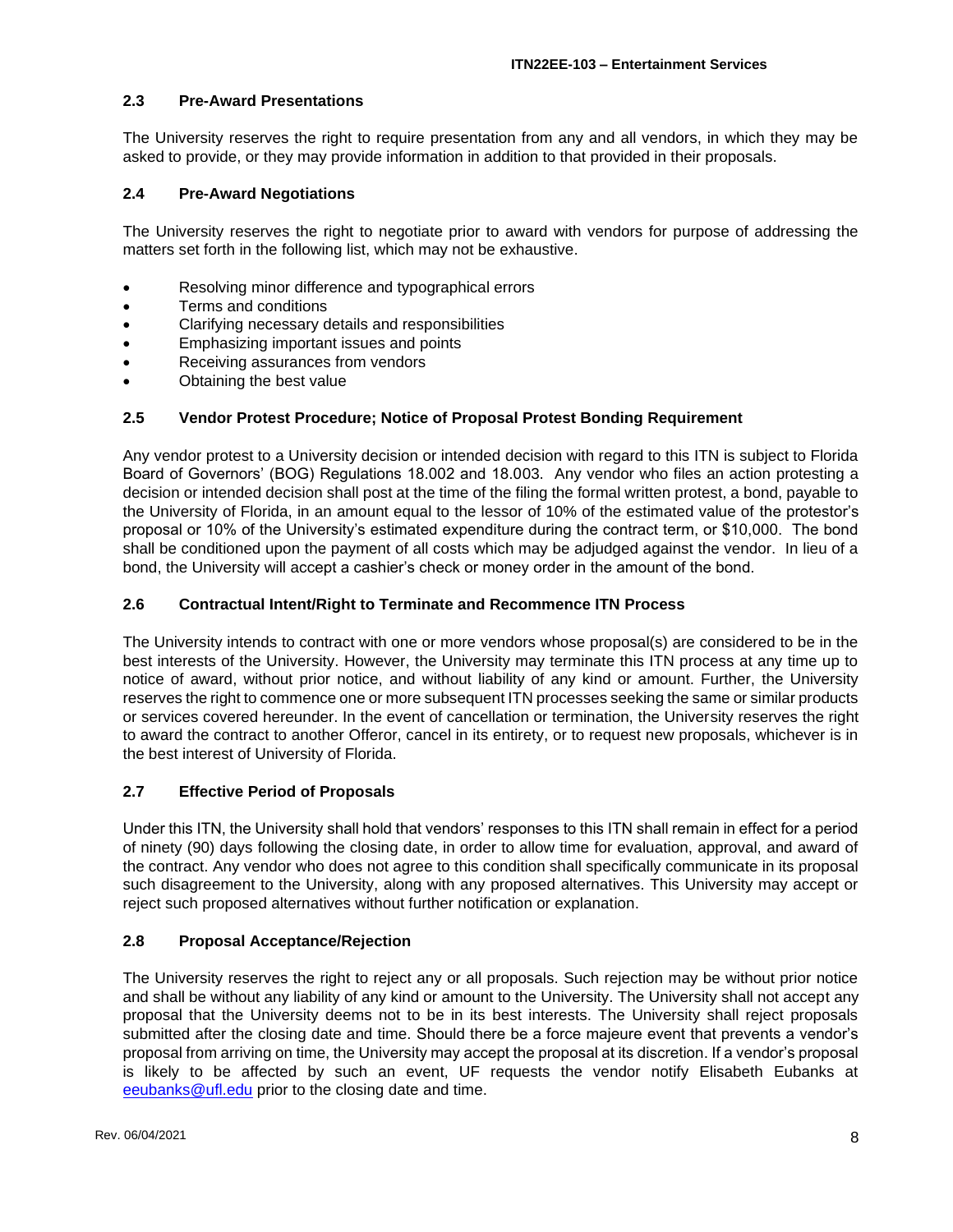# <span id="page-8-0"></span>**2.9 Errors and Omissions in Vendors Proposals**

The University may accept or reject any vendor's proposal, in part or in its entirety, if such proposal contains errors, omissions, or other problematic information. The University may decide upon the materiality of such errors, omissions, or other problematic information.

# <span id="page-8-1"></span>**2.10 Determination of and Information Concerning Vendor's Qualifications**

The University reserves the right to determine whether a vendor has the ability, capacity, and resources necessary to perform in full any contract resulting from this ITN. The University may request from vendors information it deems necessary to evaluate such vendors' qualifications and capacities to deliver the products and/or services sought hereunder. The University may reject any vendor's proposal for which such information has been requested but which the vendor has not provided. Such information may include but is not limited to:

- Financial resources
- Personnel resources
- Physical resources
- Internal financial, operating, quality assurance, and other similar controls and policies
- Resumes of key executives, officers, and other personnel pertinent to the requirements of the ITN
- Customer references
- Disclosures of complaints or pending actions, legal or otherwise, against the vendor
- The University reserves the right to check references with current customers as provided by the vendor and with any customers the University identifies

# <span id="page-8-2"></span>**2.11 Apparently Conflicting Information Obtained by Vendor**

The University is under no obligation whatsoever to honor or observe any information that may apparently conflict with any provision herein, regardless of whether such information is obtained from any office, agent, or employee of the University. Such information shall not affect the vendor's risks or obligations under a contract resulting from this ITN.

# <span id="page-8-3"></span>**2.12 Rejection of Vendor Counteroffers, Stipulations, and Other Exceptions**

Any vendor exception, stipulation, counteroffer, requirement, and/or other alternative term or condition shall be considered rejected unless specifically accepted in writing by the University and thereafter incorporated into any contract resulting from this ITN.

# <span id="page-8-4"></span>**2.13 Vendor's Need to Use Proprietary Rights of the University**

All information proprietary to the University and disclosed by the University to any vendor shall be held in confidence by the vendor and shall be used only for purposes of the vendor's performance under any contract resulting from this ITN.

# <span id="page-8-5"></span>**2.14 Public Record**

On the earlier of (i) the time the University provides notice of a decision or intended decision, or (ii) 30 days after the final competitive sealed proposals are all opened, whichever occurs earlier, vendor proposals may be disclosed as public record.

# <span id="page-8-6"></span>**3.0 SCHEDULE OF EVENTS**

The following is the tentative schedule that will apply to this ITN but may change in accordance with the University's needs.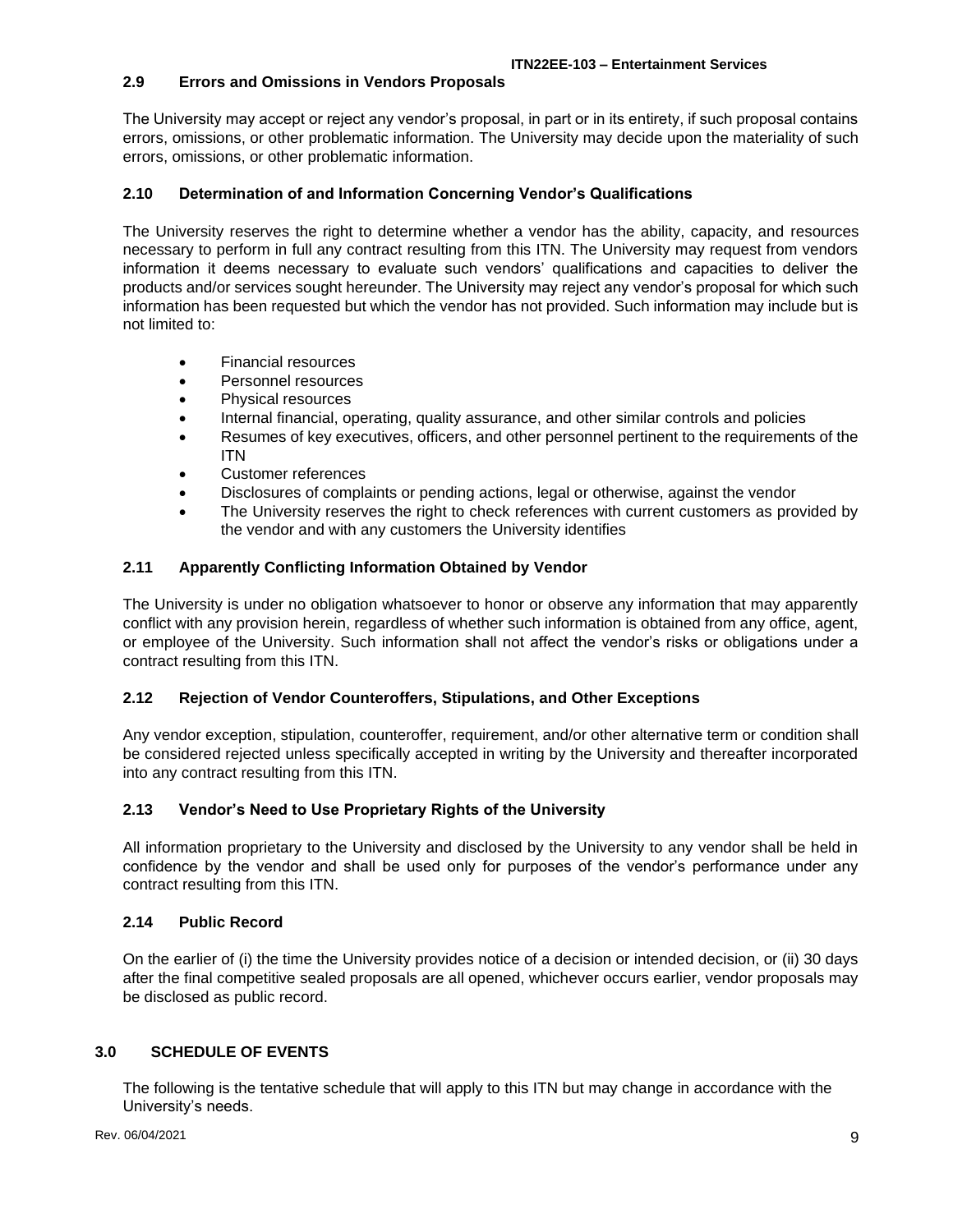| 06/04/2021 @ 3:00PM (EST  | Issuance of ITN                 |
|---------------------------|---------------------------------|
| 06/18/2021 @ 5:00PM (EST) | Questions/Inquiries Due         |
| 06/24/2021 @ 5:00PM (EST) | Reponses to Questions/Inquires  |
| 07/08/2021 @ 3:30PM (EST) | ITN Closes/Opening of Proposals |

#### <span id="page-9-0"></span>**3.1 Pre-Proposal Conference**

No pre-proposal conference has been scheduled for this solicitation

#### <span id="page-9-1"></span>**3.2 Pre-Proposal Site Visit**

No pre-proposal site visit has been scheduled for this solicitation. The Procurement Staff many choose to call for pre-proposal conference(s) if, in the sole judgment of the Procurement Staff, there is a need for such conference(s) in order to promote competition.

#### <span id="page-9-2"></span>**3.3 Special Accommodations**

If special accommodations are needed in order to attend a pre-proposal meeting or a proposal opening, contact UF Procurement Services (352) 392-1331 or email [Procurement@ufl.edu](mailto:Procurement@ufl.edu) three (3) business days prior to pre-proposal meeting or proposal opening.

#### <span id="page-9-3"></span>**4.0 PROPOSAL RESPONSE AND PREPARATION INSTRUCTIONS**

Proposals must be delivered sealed to:

University of Florida, Procurement Services RE: ITN22EE-103 971 Elmore Drive Gainesville, FL 32611-5250

#### **on or prior to 07/08/2021 at 3:30PM (EST).**

#### **The above address is a valid campus address for any courier service.**

It is the vendor's responsibility to assure that the proposal is delivered at the proper time and place of the proposal opening. The University shall not accept proposals received by facsimile or email. The University shall, at the specified closing date and time, open all proposals that are otherwise in order. The University will allow interested parties to attend such opening for purposes of identifying which vendors have responded. The University will make no immediate decision at such time, and there will be no disclosure of any information contained in any proposal until the earlier of (i) the time University provides notice of a decision or intended decision, or (ii) 30 days after the final competitive sealed proposals are all opened, whichever occurs earlier, at which time the vendor proposals become public record.

When multiple solicitations have been scheduled to open at the same date and time, the University will open solicitations that have interested individuals present in sequential order by solicitation number. The University will hold unopened any proposals received after the closing date and time and will not consider such proposals. The University reserves the right to retain or dispose of such proposals at its discretion; however, the University may return such proposals to their related vendors, but only at such vendor's request and at no cost or expense whatsoever to the University. If only one proposal is received, Procurement may delay the opening to determine why other vendors did not respond and to encourage other vendors to respond.

#### <span id="page-9-4"></span>**4.1 Proposal Format Organization**

Original proposal and all copies must be on 8-½ x11 text weight paper, double-sided, using binding tabs that will facilitate the distribution and evaluation of the proposals. Proposals should be printed when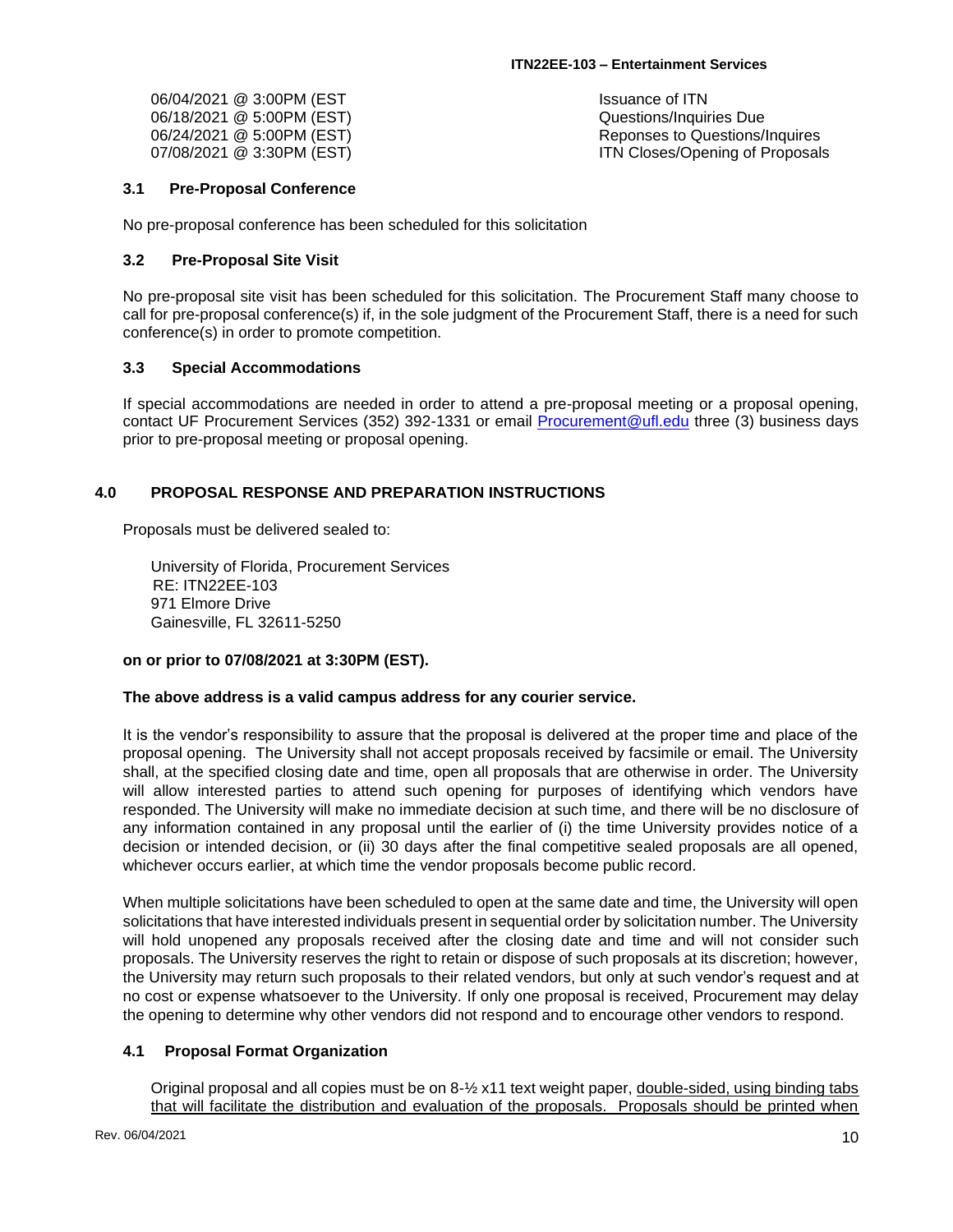possible on paper containing a high level of post-consumer recycle content. Proposals should conform to the tabbed format below as well as the requirements of sections 4.1.2, 4.1.3 and 4.1.4.

# <span id="page-10-0"></span>**4.1.1 Response Format**

- Submit one (1) original copy and two (2) copies of the response in hard copy form. The original response must contain the original manual signature of the authorized person signing the proposal, and the electronic copy of the proposal.
- Submit one (1) copy of the initial response on PC compatible media (CD/DVD or USB flash drive), preferably in Word®.
- The outer carton of the response must display clearly and conspicuously the following identifying information, The ITN number, which lot (s) are being proposed, name and due date and is sealed.
- The offer's response must include the information and required submittals described, tabbed, and numbered as shown below, with all information appearing in the Tab in which it was requested.
- Questions and requests for information may not be rearranged, regrouped, or divided in any way.
- All information and required submittals requested MUST BE in hardcopy and included in your written response.

#### *Failure to adhere to this condition may cause your response to be rejected without further evaluation.*

- Information submitted that is not requested by the University may be considered to be supplemental, not subject to evaluation by the committee members.
- If there is any information or required submittals which due to size or binding cannot be incorporated following the proper tab, the vendor must provide information following the numbered tab, telling the evaluator where the information can be found in the response.
- Tabular/Paginated Format:
	- ➢ **Tab 1**: Completed and signed Certification of Proposal form, and/or signed and completed acknowledgement forms for any addenda issued. Contact name(s) and title(s) of the individual(s) responsible for the company's proposal and negotiation during this ITN process.
	- ➢ **Tab 2**: A one to two-page executive summary of the vendor's proposal, including brief descriptions of the company's expertise described in the scope of this ITN, number of years in business, approximate number of college campus events executed each year and how the vendor plans to address the University's requirements. If applicable, include all government requirements for profession. (Ability to Provide Services)
	- ➢ **Tab 3**: A listing of the customers similar in size and scope to the services described in the ITN, both current and past customers. This list must include the name, address, telephone, and email address of the client contract administrator. (Past Performance/References)
	- ➢ **Tab 4**: Provide specific engagement examples that align in size and scope of work of this ITN and demonstrate the scope of services available. Engagement examples should demonstrate:
		- i. The company's experience and capacity to provide entertainment and event services;
		- ii. A diverse range of entertainment options (Lot 1 only);
		- iii. Thorough and efficient preparation and coordination procedures; and
		- iv. A broad range of accessible resources necessary to meet the specifications of diverse events (Lot 1 only). (Vendor Resources, Adaptability, and Innovation)
	- ➢ **Tab 5:** Please provide the pricing structure offered and any other financial considerations and flexibility of the vendor. Pricing should include all-inclusive hourly rates by position title and an estimate of total hours needed for all for the services solicited under each Lot 1 and Lot 2. For responding to Lot 1, please complete Attachment A. Vendors responding to Lot 2 need only to provide a copy of any available pricing schedule. (Financial Offering)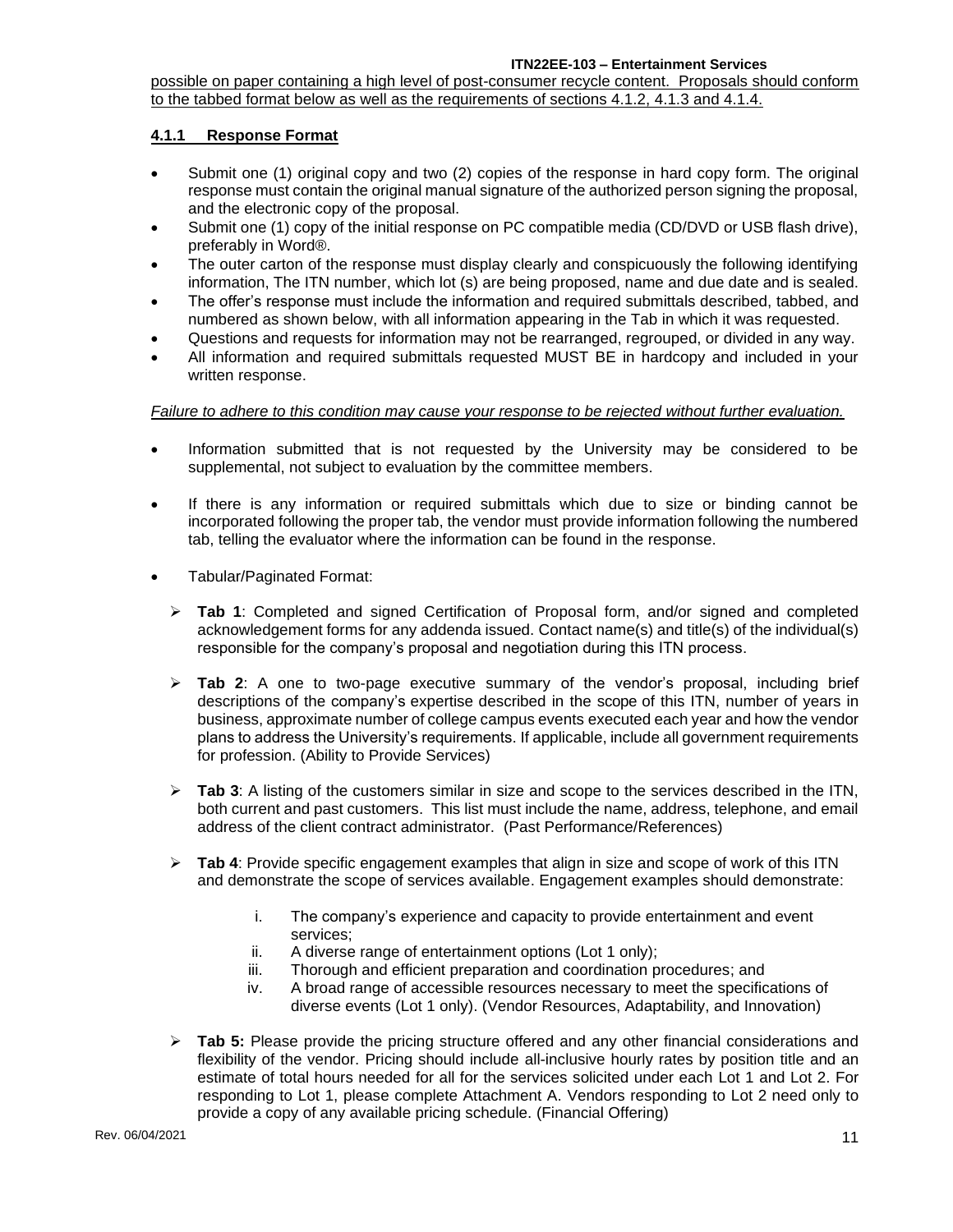- ➢ **Tab 6**: Please describe the process of producing "best value" for University and its users, through creative marketing, small business & diversity programs, "green" initiatives, and/or other programs. (Added Value)
- ➢ **Tab 7:** Provide an itemized list of concerns with University terms and conditions and, where appropriate, suggest preferred alternate language. UF will not negotiate terms not identified at the time of submittal. (Acceptance of UF's T&Cs)

# <span id="page-11-0"></span>**4.1.2 Number of Proposal Copies to be Furnished**

Vendors are to submit one (1) original of the initial response on PC compatible media (CD/DVD or USB flash drive), preferably in Word® and marked "Original", and two (2) hard copies, each marked "Copy".

# <span id="page-11-1"></span>**4.1.3 Bindings and Marking**

Vendors shall ensure that the original and each copy are individually bound. When submitting more than one (1) proposal, vendors shall ensure that units are clearly marked; for example, as "Original of Proposal One", "Copy One of Proposal One", "Original of Proposal Two", "Copy One of Proposal Two", and so on.

# <span id="page-11-2"></span>**4.1.4 Marking of Envelopes**

Vendors shall ensure that the outer carton of the response must display clearly and conspicuously the following identifying information:

ITN #: ITN22EE-103, Responding to Lot 1 and/or Lot 2 Opening date and time: **Thursday, July 08, 2021 at 3:30PM (EST).**

# <span id="page-11-3"></span>**4.1.5 Proposal Costs**

The University is not liable in any manner or to any extent for any cost or expense incurred by any vendor in the preparation, submission, presentation, or any other action connected with proposing or otherwise responding to this ITN. Such exemption from liability applies whether such costs are incurred directly by the vendor or indirectly through the vendor's agents, employees, assigns or others, whether related or not to the vendor.

#### <span id="page-11-4"></span>**4.1.6 Faxes or Emails Not Accepted**

The University shall not accept proposals received by fax or email.

# <span id="page-11-6"></span><span id="page-11-5"></span>**4.2 Requirements of Proposer for Response**

#### **4.2.1 Original ITN Document**

Procurement Services shall retain the ITN, and all related terms and conditions, exhibits and other attachments, in original form in an archival copy. Any modification of these, in the vendor's submission, is grounds for immediate disqualification.

#### <span id="page-11-7"></span>**4.2.2 Vendor's Understanding of the ITN**

In responding to this ITN, the vendor accepts the responsibility fully to understand the ITN in its entirety, and in detail, including making any inquiries to the University as necessary to gain such understanding. The University reserves the right to disqualify any vendor who demonstrates less than

such understanding. Further, the University reserves the right to determine, at its sole discretion, whether the vendor has demonstrated such understanding. Related to this, the University's right extends to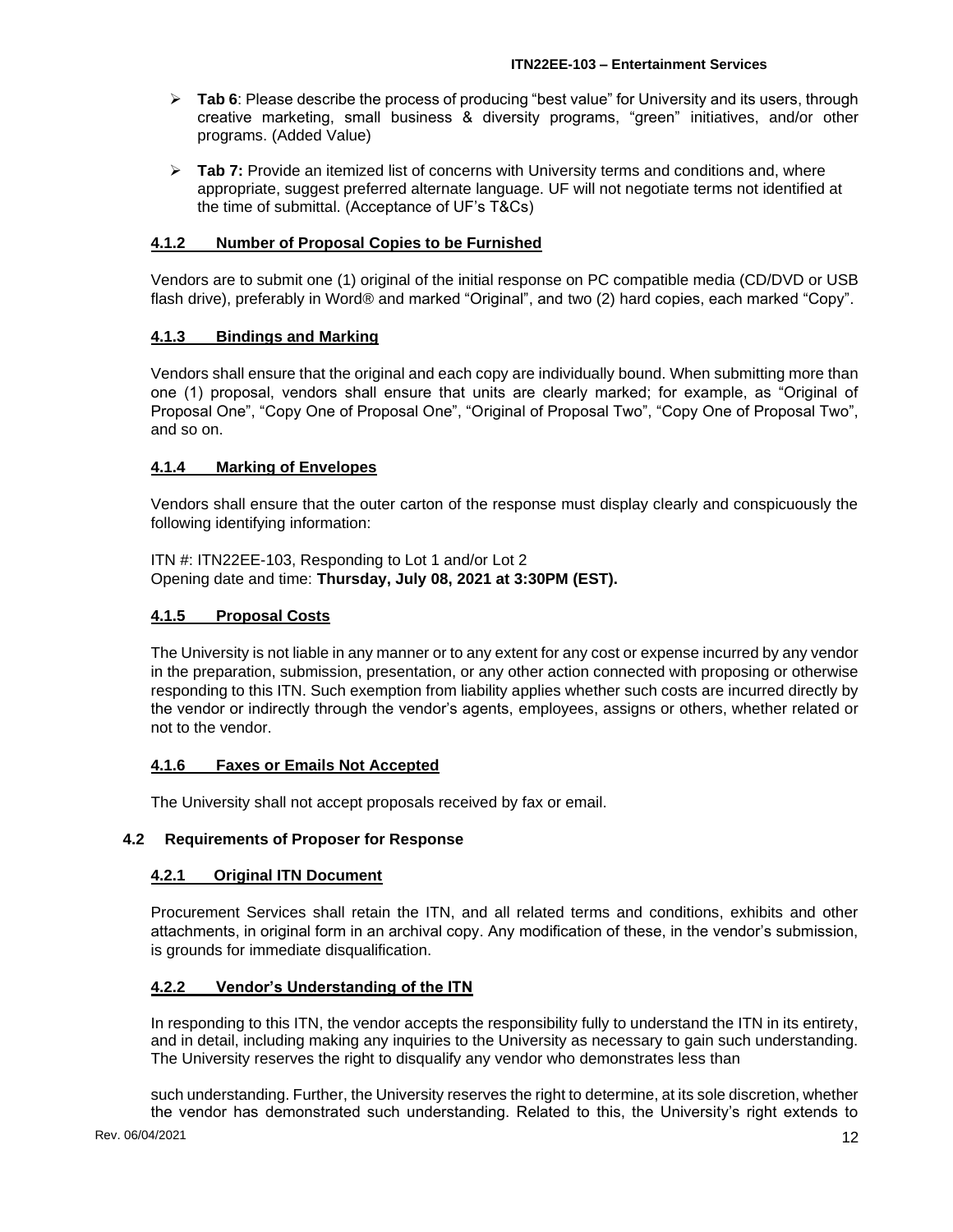cancellation of award if award has been made. Such disqualification and/or cancellation shall be at no fault, cost, or liability whatsoever to the University.

# <span id="page-12-0"></span>**4.2.3 University Provides Information in Good Faith without Liability**

All information provided by the University in this ITN is offered in good faith. Individual items are subject to change at any time. The University makes no certification that any item is without error. The University is not responsible or liable for any use of the information, or for any claims attempted to be asserted there from.

# <span id="page-12-1"></span>**4.2.4 Verbal versus Written Communication**

Verbal communication shall not be effective unless formally confirmed in writing by the specified University Procurement staff in charge of managing this ITN's process. In no case shall verbal communication override written communication.

# <span id="page-12-2"></span>**4.2.5 Questions, Communications and Inquires between the University and Vendors**

Vendor inquiries, questions and requests for clarification related to this ITN are to be directed, in writing, to:

> University of Florida Procurement Services 971 Elmore Drive Gainesville, FL 32611-5250

#### Attn: Elisabeth Eubanks – Procurement Services Telephone No: (352) 294-1165 E-mail Address: [eeubanks@ufl.edu](mailto:eeubanks@ufl.edu)

Applicable terms and conditions herein shall govern communications and inquiries between the University and vendors, as they relate to this ITN.

**Informal communications** shall include, but are not limited to, requests from/to vendors or vendors' representatives of any kind or capacity, to/from any University employee or representative of any kind or capacity, with the exception of Procurement Services, for information, comments, speculation, etc.

Inquiries for clarifications and information that will not require addenda may be submitted verbally to the Procurement Staff named, above, at any time.

**Formal communications** shall include but are not limited to the following:

• Questions concerning this ITN must be submitted in writing and be received **prior to 06/18/2021 at 5:00PM (EST).**

• Errors and omissions in this ITN and enhancements. Vendors shall bring to the University's attention any discrepancies, errors, or omissions that may exist within this ITN. Vendors shall recommend to the University any enhancements in respect to this ITN, which might be in the University's best interests. These must be submitted in writing and be received prior to **06/18/2021 at 5:00PM (EST).**

• Inquiries about technical interpretations must be submitted in writing and be received prior to **06/18/2021 at 5:00PM (EST).**

Inquiries for clarifications/information that will not require addenda may be submitted verbally to the Procurement Staff named above at any time during this process.

• Verbal and/or written presentations and pre-award proposals under this ITN.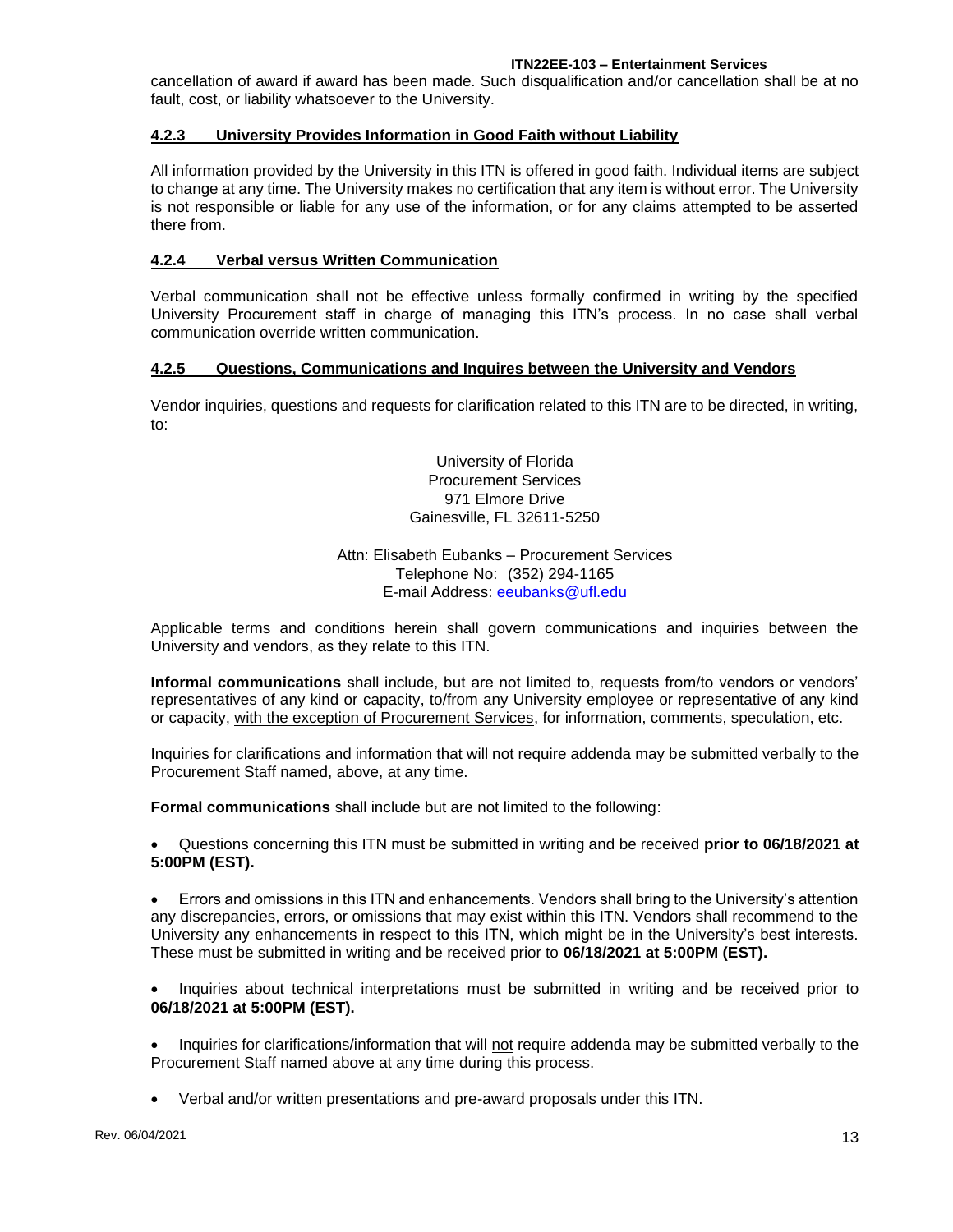• Addenda to this ITN.

Informal communications shall cease on the date of distribution of this ITN and formal communications shall commence. On the date that the University completes the award process for this ITN and executes the resulting contract with the successful Vendor, informal communications may resume, and formal communications must cease.

#### <span id="page-13-0"></span>**4.2.6 Addenda and the University's Response to Communications from Vendor**

The University will make a good-faith effort to provide a written response to each question or request for clarification that requires addenda within five (5) University business days.

#### *All addenda will be posted to our web site only:*

<https://procurement.ufl.edu/vendors/schedule-of-bids/>

• *Vendors who want the addenda supplied to them in another form must notify the Procurement Staff listed in Section 4.2.5 above of that request. Otherwise, it will be the vendor's responsibility to check the web site for any additional information and addenda concerning this ITN.*

The University will not respond to any questions/requests for clarification that require addenda, if received by the University after **06/18/2021 at 5:00PM (EST).**

#### <span id="page-13-1"></span>**4.2.7 Pricing**

Vendors responding to Lot 1 shall indicate pricing in the appropriate spaces (Attachment A) and/or areas provided in this ITN; Lot 2 proposals should include a copy of the vendor's pricing schedule. Vendors shall ensure that any departure from this condition results in an offer that is clearly cross-referenced to the applicable sections within this ITN. For any material departure from this condition, vendors shall provide clear and unambiguous explanations how the departure relates in detail to the applicable sections within this ITN. If the vendor responds with an "All or None" proposal, it shall be clearly and unambiguously marked as such.

The University may presume and hold as the vendor's final offer all pricing and/or revenue offerings, whether stated as amounts or percentages, and/or whether or not offered on an all-or-none basis, if not specified by the vendor. The University may accept or reject in part or entirely the vendor's pricing when such offerings are not on an all-or-none basis.

The University prohibits the changing of pricing after the ITN closing date and time. Unless otherwise specifically proposed by the vendor, the University reserves the right to hold such pricing as effective for the entire intended contract term. The University may prescribe the manner and method by which pricing shall be communicated in the vendor's proposal. The University may reject any proposal in which the pricing does not conform to such prescribed manner and method.

#### <span id="page-13-2"></span>**4.2.8 Revisions to the ITN**

The University may revise any part of this ITN for any reason by issuing addenda. The University will communicate additional information and addenda to this ITN by posting them on our web site. <https://procurement.ufl.edu/vendors/schedule-of-bids/>

• **Vendors that want the revisions supplied in another way must notify the Procurement Staff listed in this document of that request. Otherwise, it will be the vendor's responsibility to check the web site for any additional information and addenda concerning this ITN.**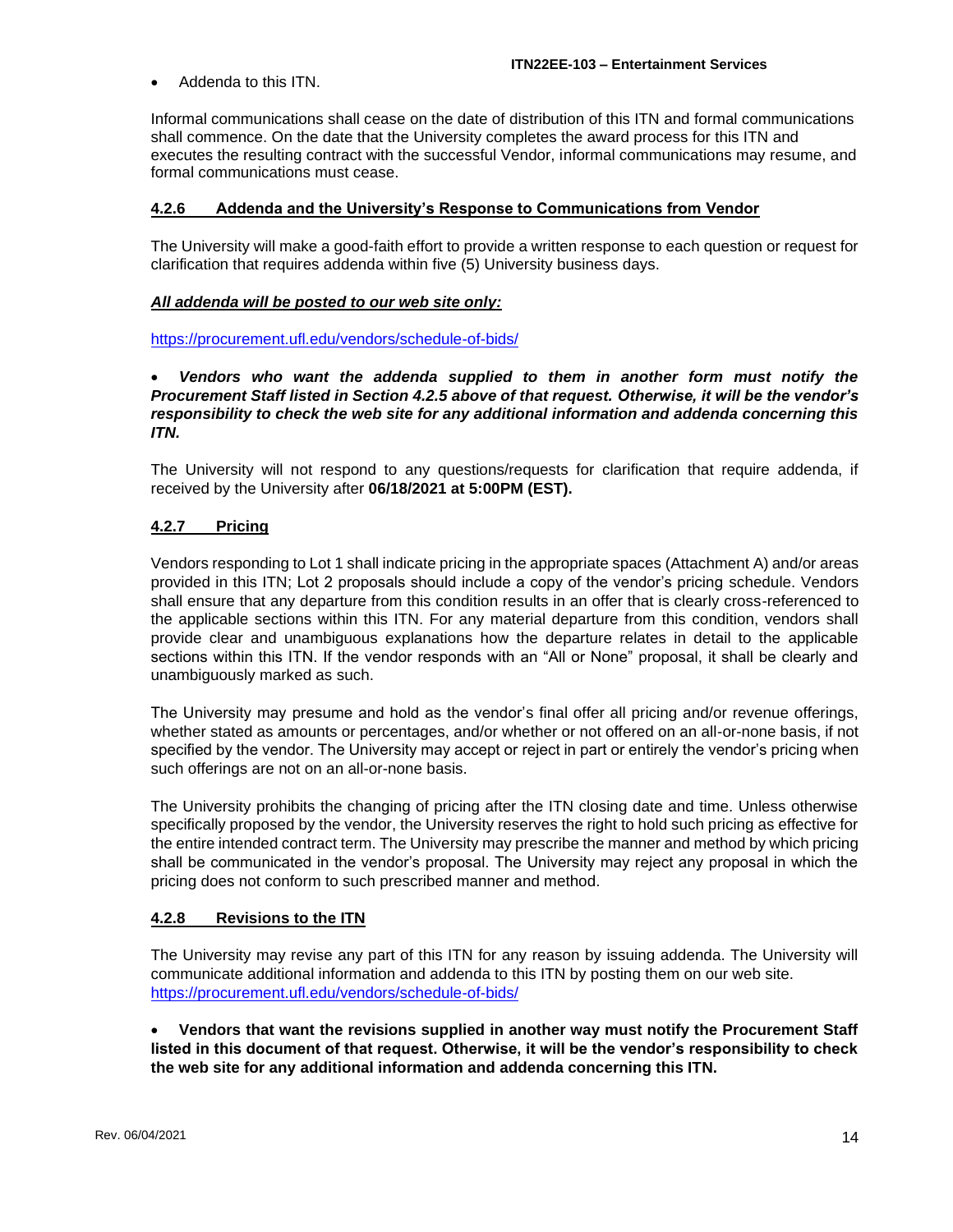Vendors are responsible for the information contained in such addenda, whether or not they acknowledge receipt. The University is under no obligation to communicate such addenda to vendors who notify the University that they will not be responding this ITN. The University may determine whether an addendum will be considered as part of this ITN and/or as part of any contract resulting there from. The University shall reject vendors' responses to addenda if such responses are received after the ITN closing date and time.

# <span id="page-14-0"></span>**4.2.9 Attention to Terms and Conditions**

Vendors are cautioned to thoroughly understand and comply with all matters covered under the Terms and Conditions section of this ITN. The successful Vendor is expected to enter into a form of agreement. The University agreement terms and conditions included in this ITN are intended to be incorporated into this agreement. PROPOSALS THAT ARE CONTINGENT UPON ANY CHANGES TO THESE TERMS AND CONDITIONS MAY BE DEEMED TO BE NON-RESPONSIVE AND MAY BE REJECTED (within the University's sole discretion).

# <span id="page-14-1"></span>**4.2.10 Required Signature**

The University may reject any vendors' response if it is not signed as indicated and/or required by the areas, spaces, or forms provided within this ITN.

# <span id="page-14-2"></span>**4.2.11 Authority to Negotiate**

Representatives of the vendor(s) selected to participate in oral negotiation(s) shall be first required to submit written authorization from the company CEO or CFO attesting to the fact that the company's lead negotiator is authorized to bind the company to the terms and conditions agreed to during negotiations and as contained in the vendor's best and final offer. The provision of such authorization shall be a prerequisite to continuation in the ITN process. The University shall not enter into extensive contract negotiations with the selected vendor(s) after the negotiation process has been completed. If the University determines that a company awarded a contract based on this ITN does not honor all aspects of the agreement reached during the negotiations in the best and final offer, the University reserves the right to immediately cancel the award, and to place the company on the University's suspended vendor list.

Company negotiators must enter the negotiations prepared to speak on behalf of the vendor's company. The University reserves the right to immediately terminate negotiations with any company whose

representatives are not empowered to, or who will not, make decisions during the negotiation session. Vendors are reminded that the University may elect not to solicit a best and final offer from any company whose representative(s) have been unable or unwilling to commit to decisions reached during the verbal negotiation process.

# <span id="page-14-3"></span>**4.2.12 Collusion Prohibited**

In connection with this ITN, vendor collusion with other vendors or employees thereof, or with any employee of the University, is prohibited and may result in vendor disqualification and/or cancellation of award. Any attempt by the vendor, whether successful or not, to subvert or skirt the principles of open and fair competition may result in vendor disqualification and/or cancellation of award. Such disqualification and/or cancellation shall be at no fault or liability whatsoever to the University.

# <span id="page-14-4"></span>**4.2.13 Improper Business Relationships/Conflict of Interest Prohibited**

In connection with this ITN, each vendor shall ensure that no improper, unethical, or illegal relationships or conflict of interest exists between or among the vendor, the University, and any other party to this ITN. The University reserves the right to determine the materiality of such relationships, when discovered or disclosed, whether intended or not; and to decide whether vendor disqualification and/or cancellation of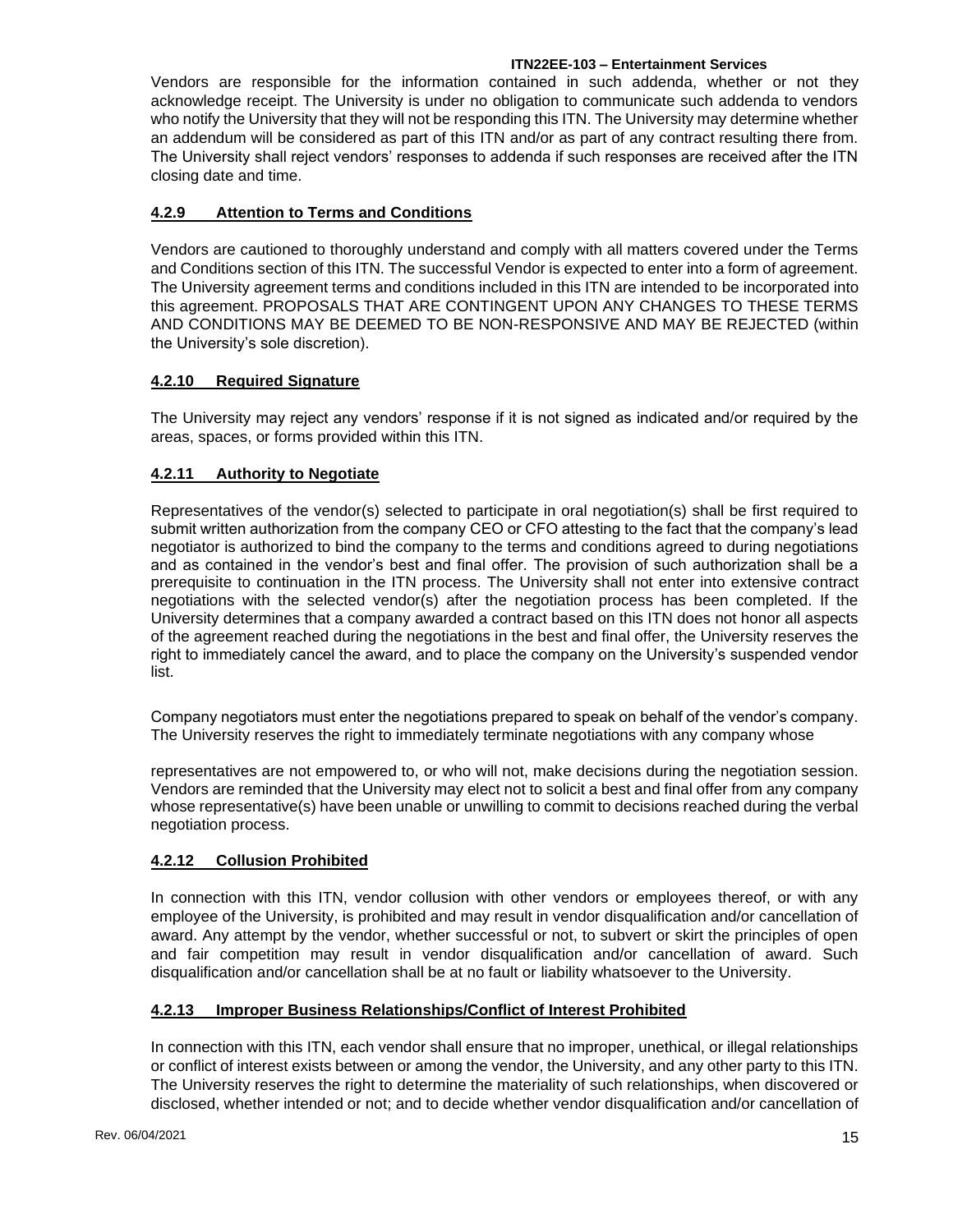award shall result. Such disqualification and/or cancellation shall be at no fault or liability whatsoever to the University.

#### <span id="page-15-0"></span>**4.2.14 Corrections, Changes, and Providing Information on Forms within the ITN**

Vendors shall ensure that an authorized individual initials each correction using pen and ink. Vendors shall use pen and ink or typewriter in providing information directly on pages, or copies thereof, contained within this ITN.

# <span id="page-15-1"></span>**4.2.15 N/A**

# <span id="page-15-2"></span>**4.2.16 Anti-Kickback**

In compliance with FAR 52.203-7, the University has in place and follows procedures designed to prevent and detect violations of the Anti-Kickback Act of 1986 in its operations and direct business relationships.

# <span id="page-15-3"></span>**4.2.17 Withdrawal of ITN**

Vendors may withdraw their proposals any time prior to the ITN closing date. Vendors may request to withdraw their proposals after the ITN closing date and time prior to selection and notice of award. The University shall have sole authority to grant or deny such a request. In the event the University grants such a request, it may withhold issuing future ITN's to such vendors.

#### <span id="page-15-4"></span>**4.2.18 University's Right to Use Vendor's Ideas/Proprietary Information**

**If the vendor needs to submit proprietary information with the proposal, the vendor shall ensure that it is enclosed in a separate envelope from the proposal and that it is clearly designated and conspicuously labeled as such.** Vendors who submit responses with information noted as proprietary may be asked to substantiate why the information is proprietary or is otherwise exempt from a public records request under Florida Law.

Selection or rejection of the proposal shall not affect the University's right of use. Provided, however, that the University will, in good faith, honor any vendor information that is clearly designated and conspicuously labeled as proprietary when the University concurs that the information is proprietary, and

that trade secrets or other proprietary data contained in the proposal documents shall be maintained as confidential in accordance with procedures promulgated by the Procurement Staff and subject to limitations in Florida or Federal law. Pricing information cannot be considered proprietary. The University shall not be liable in any manner or in any amount for disclosing proprietary information if such information is not clearly so designated and conspicuously so labeled. The University shall likewise not be liable if it did not know or could not have reasonably known that such information was proprietary.

Should a request be made of the University for access to the information designated confidential or trade secret by the bidder and, on the basis of that designation, the University denies the request, the bidder may be responsible for all legal costs necessary to defend such action if the denial is challenged in a court of law.

# <span id="page-15-5"></span>**5.0 DEFINITIONS**

# <span id="page-15-6"></span>**5.1 Agreement/Contract**

All types of agreements entered by the University of Florida, regardless of what they may be called, for the procurement of materials, services or construction, or the disposal of materials. Meaning is interchangeable.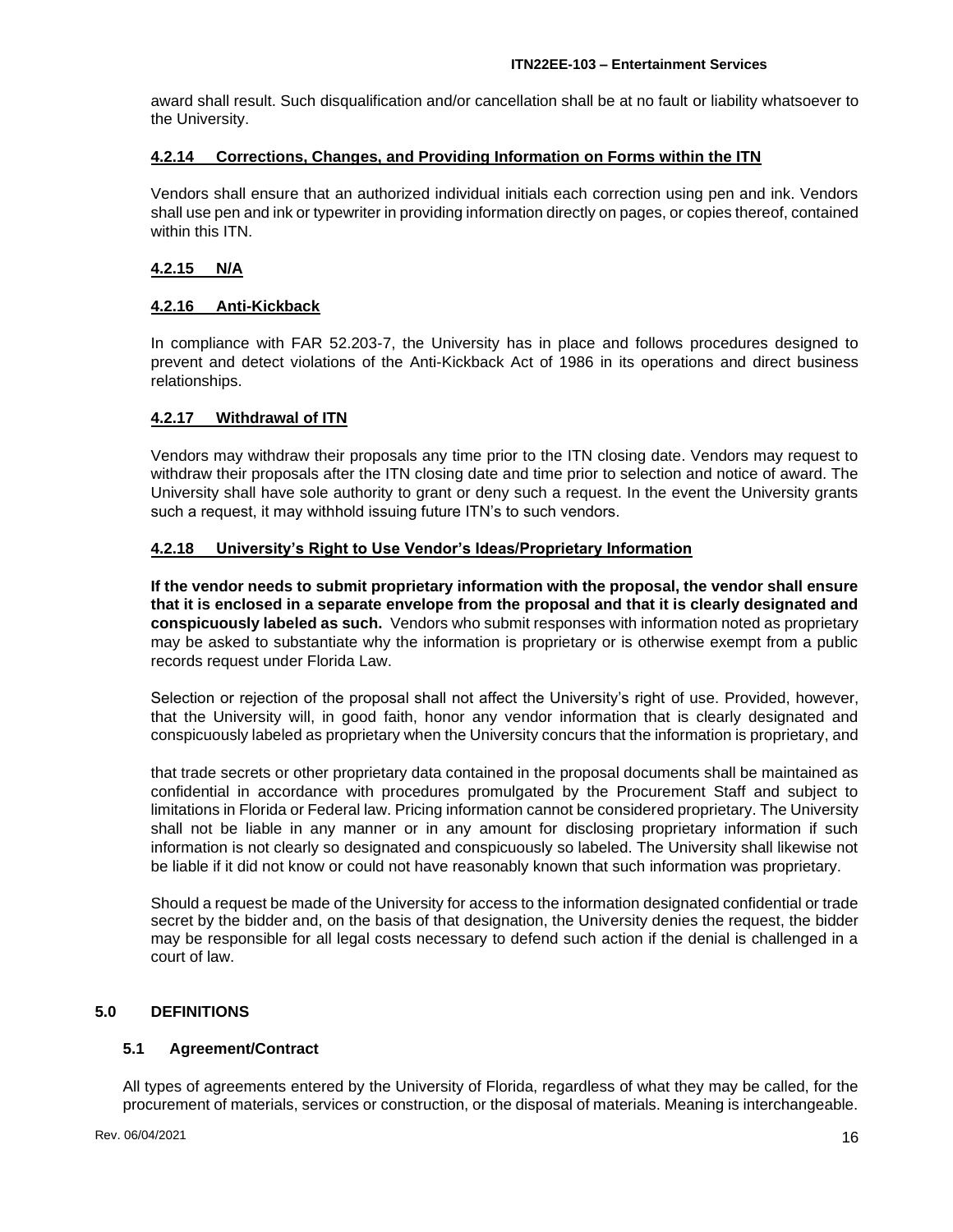#### <span id="page-16-0"></span>**5.2 Customer**

Unless otherwise implied by the context of the specific provision within this ITN, "Customer" means a customer of the vendor, other than the University.

#### <span id="page-16-1"></span>**5.3 May, Should**

Indicates something that is not mandatory, but permissible, recommended, or desirable.

#### <span id="page-16-2"></span>**5.4 Must, Shall, Will**

Indicates a mandatory requirement. Failure to meet these mandatory requirements may result in rejection of your proposal as non-responsive.

#### <span id="page-16-3"></span>**5.5 Proposal**

The entirety of the vendor's responses to each point of this ITN, including any and all supplemental offers or information not explicitly requested within this ITN.

#### <span id="page-16-4"></span>**5.6 Proprietary Information**

Information held by the owner that if released to the public or anyone outside the owner's organization, would be detrimental to its interests. It is an issue of fact rather than opinion. Pricing and/or revenues cannot be considered proprietary.

#### <span id="page-16-5"></span>**5.7 Provider**

Any entity responding to this ITN, or, if selected, the vendor entering into a contract with University.

#### <span id="page-16-6"></span>**5.8 Invitation to Negotiate (ITN)**

The Invitation to Negotiate is a competitive negotiation process. It is not to be confused with an Invitation to Bid (ITB), in which goods or services are precisely specified and price is substantially the only competitive factor. This ITN provides the University the flexibility to negotiate to arrive at a mutually agreeable relationship. Price will be considered but will not be the only factor of evaluation.

#### <span id="page-16-7"></span>**5.9 Respondent**

Any entity responding to this ITN, or, if selected, the vendor entering into a contract with University.

#### <span id="page-16-8"></span>**5.10 Response**

Same as Proposal

#### <span id="page-16-9"></span>**5.11 Successful Vendor**

Any entity responding to this ITN, or, if selected, the vendor entering into a contract with University.

#### <span id="page-16-10"></span>**5.12 Supplement Agreement**

Any supplement terms and conditions agreed to by the parties in writing taking precedence over all other documents governing the transaction.

#### <span id="page-16-11"></span>**5.13 Supplier**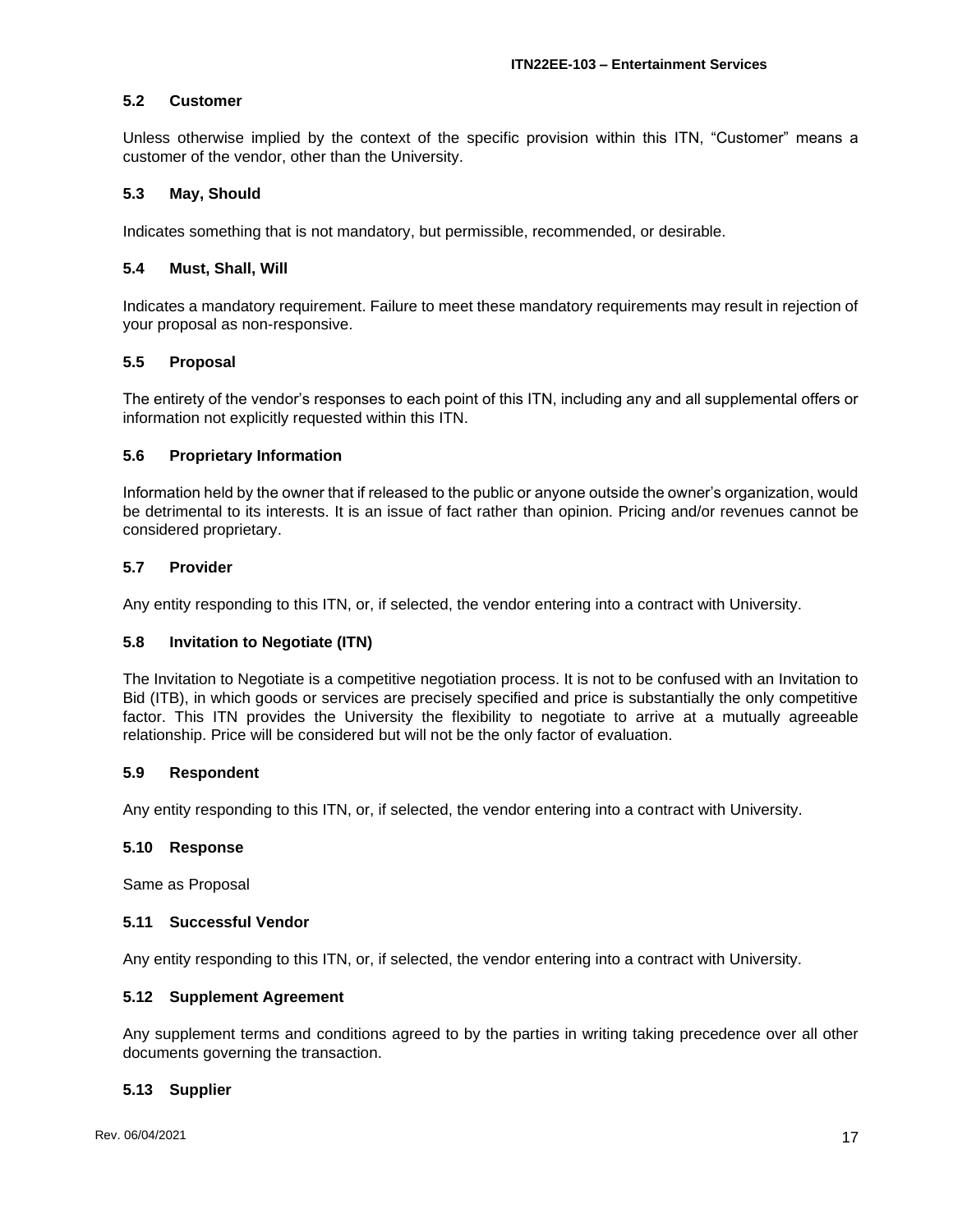Any entity responding to this ITN, or, if selected, the vendor entering into a contract with University.

# <span id="page-17-0"></span>**5.14 University of Florida, UF, or University**

Same as The University of Florida Board of Trustees, a public body corporate of the State of Florida; throughout the document the term UF, University, and University of Florida is used interchangeably.

# <span id="page-17-1"></span>**5.15 Vendor**

Any entity responding to this ITN, or, if selected, the vendor entering into a contract with University.

# <span id="page-17-2"></span>**5.16 Vendor's Proposal**

Same as Proposal

#### <span id="page-17-3"></span>**5.17 Vendor's Response**

Same as Proposal

# <span id="page-17-4"></span>**6.0 AGREEMENT TERMS AND CONDITIONS**

The following are the Terms and Conditions that will become part of any Agreement consummated between the University and the Successful Vendor and are not subject to negotiation or alteration by the Successful Vendor. Therefore, the Successful Vendor will be expected to execute an Agreement containing the provisions set forth in this section, or substantially similar provisions as University deems prudent or necessary.

This list of provisions is not exhaustive or indicative of every provision that will be contained in the Agreement, but rather identifies particular terms and conditions of which the vendor should be aware. In the event of a conflict between any provisions contained in any of the documents governing this transaction, the following shall be the order of precedence: Agreement; Invitation to Negotiate; Proposal.

# <span id="page-17-5"></span>**6.1 Actions of Successful Vendor**

The University is under no obligation whatsoever to be bound by the actions of any Successful Vendor with respect to third parties. The Successful Vendor is not a division or agent of the University.

# <span id="page-17-6"></span>**6.2 Advertising**

The Successful Vendor shall not advertise or publish information concerning the Agreement without prior written consent of the University. The University shall not unreasonably withhold permission.

# <span id="page-17-7"></span>**6.3 Americans with Disabilities Act**

The Successful Vendor shall comply with all applicable provisions of the Americans with Disabilities Act and applicable federal regulations under the act.

# <span id="page-17-8"></span>**6.4 Certification**

By signature on the "Proposal Certification" form included under Section 7.0, the Vendor certifies that the submission on the proposal did not involve collusion or other anti-competitive practices. The Vendor has not given, offered to give, nor intends to give at any time hereafter any economic opportunity, future employment, gift, loan, gratuity, special discount, trip, favor, or service to a public servant in connection with the submitted proposal. In addition, Vendor certifies whether or not an employee of the University has, or who's relative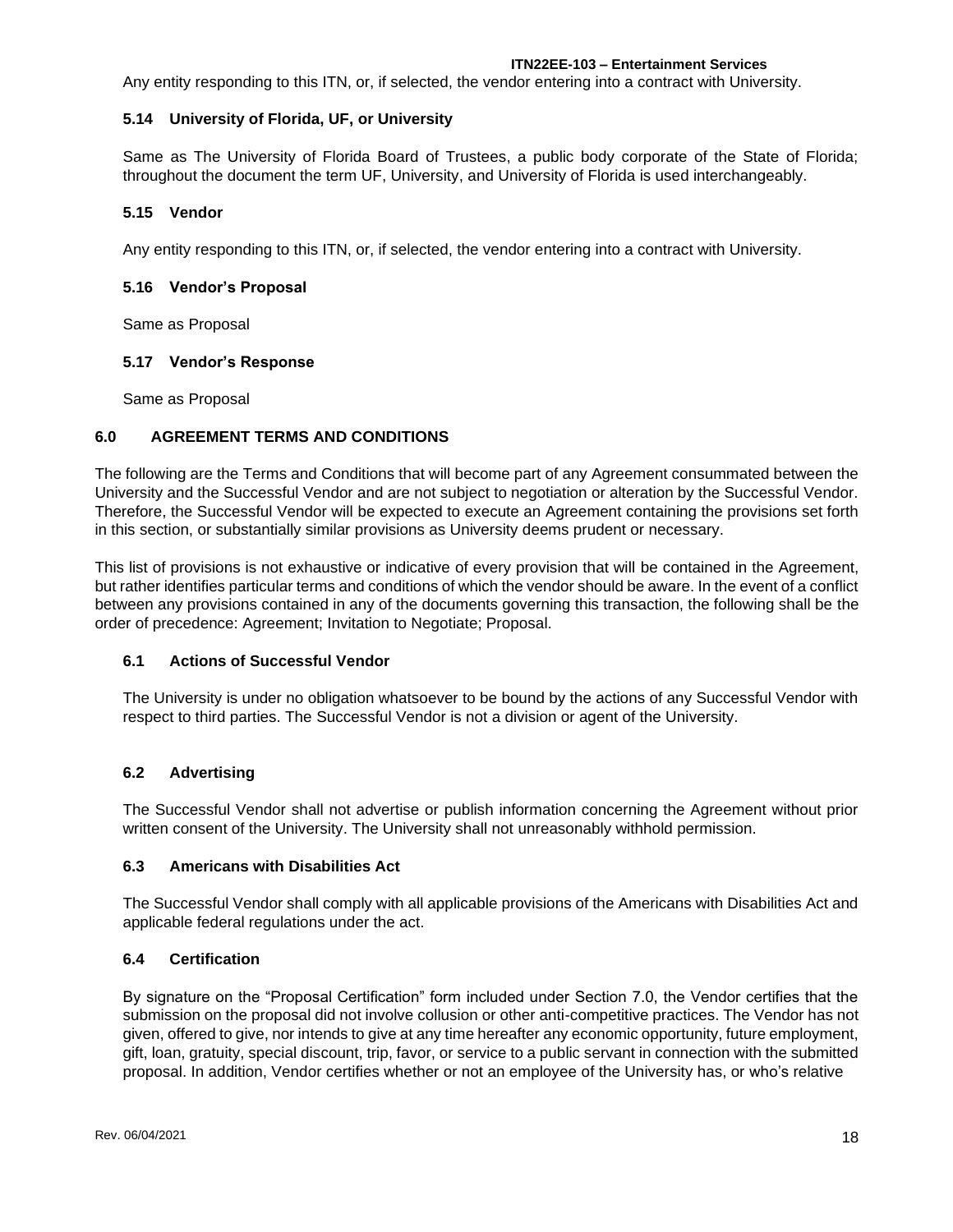has, a substantial interest in any Agreement subsequent to issuance of this ITN. Vendor also certifies their status with regard to debarment, or suspension by any federal entity.

Failure to provide a valid signature affirming the stipulations required by this clause shall result in the rejection of the submitted proposal and, if applicable, any resulting Agreement. Signing the certification with a false statement shall void the proposal and, if applicable, any resulting Agreement. Any resulting Agreement may be subject to legal remedies provided by law. Vendor agrees to promote and offer to the University only those services and/or materials as stated in and allowed for under resulting Agreement(s).

# <span id="page-18-0"></span>**6.5 Conflict of Interest**

The award hereunder is subject to the provisions of Chapter 112, F.S. Vendors must disclose with the proposal the name of any officer, director, or agent who is also an employee of the University of Florida. Further, all Vendors must disclose the name of any University employee who owns, directly or indirectly, an interest of five percent (5%) or more in the Vendor's firm or any of its branches.

# <span id="page-18-1"></span>**6.6 Discrimination**

An entity or affiliate who has been placed on the discriminatory list may not submit a bid on a contract to provide goods or services to a public entity, may not submit a bid on a contract with a public entity for the construction or repair of a public building or public work, may not submit proposals on leases of real property to a public entity, may not award or perform work as a Vendor, supplier, subcontractor or consultant under contract with any public entity, and may not transact business with any public entity.

# <span id="page-18-2"></span>**6.7 Drug Free Workplace**

The Successful Vendor agrees that in the performance of the Agreement, neither the Successful Vendor nor any employee of the Successful Vendor shall engage in the unlawful manufacture, distribution, dispensing, possession, or use of a controlled substance in conducting any activity covered by the Agreement. The University reserves the right to request a copy of the Successful Vendor's Drug Free Workplace Policy. The Successful Vendor further agrees to insert a provision similar to this statement in all subcontracts for services required.

# <span id="page-18-3"></span>**6.8 Equal Opportunity Statement**

The State Universities have established equal opportunity practices which conform to both the spirit and the letter of all laws against discrimination and prohibit discrimination based on race, creed, color, sex, age,

national origin, marital status, or religion. To be considered for inclusion as a supplier under this agreement, the vendor commits to the following:

A. The provisions of Executive Order 11246, September 24, 1966, and the rules, regulations, and relevant orders of the Secretary of Labor are applicable to each order placed against this agreement regardless of value.

B. If the vendor expects to receive \$10,000 in orders during the first 12 months of this agreement, a complete certificate of non-segregated facilities shall be attached to the proposal response.

C. If the vendor expects to receive \$50,000 in orders during the first 12 months of this agreement and employs more than 50 people, standard form 100 (EEOO-1) must be filed prior to March 1 of each year.

D. If the vendor expects to receive \$50,000 in orders during the first 12 months and employs more than 50 people, a written program for affirmative action compliance must be maintained by the vendor, subject to review upon request by the user agencies of this agreement.

If you have already complied with the above, please indicate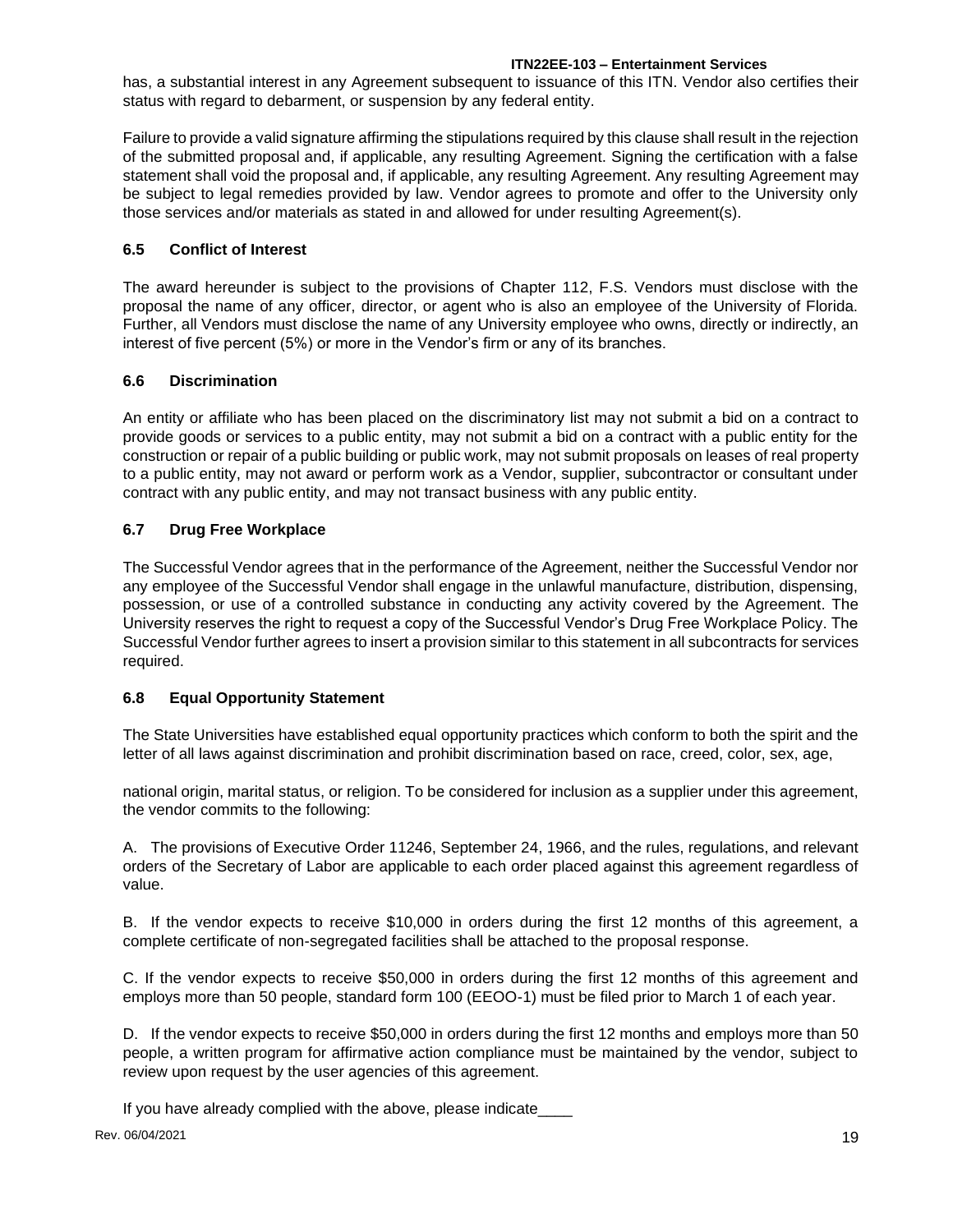#### <span id="page-19-0"></span>**6.9 Federal, State, and Local Laws and Regulations**

Successful Vendor is solely responsible for complying with all laws, ordinances, and regulations including but not limited to, those relating to taxes, licenses and permits, as they may apply to any matter under this ITN. The Successful Vendor must demonstrate that they are duly licensed by applicable regulatory bodies during the performance of the Agreement. Prior to the commencement of Agreement, the Successful Vendor shall be prepared to provide evidence of such licensing as may be requested by the University. Successful Vendor shall, at no expense to the University, procure and keep in force during the entire period of the Agreement all such permits and licenses.

## <span id="page-19-1"></span>**6.10 E-Verify Compliance; Unauthorized Alien Workers**

By entering into a contract with UF, Vendor is obligated to comply with the provisions of Section 448.095, Fla. Stat., "Employment Eligibility." Compliance with Section 448.095, Fla. Stat., includes, but is not limited to, utilization of the E-Verify System to verify the work authorization status of all newly hired employees, and requiring all subcontractors to provide an affidavit attesting that the subcontractor does not employ, contract with, or subcontract with, an unauthorized alien. Vendor affirms and represents that it is registered with the E-Verify system and are using same, and will continue to use same as required by Section 448.095, Fla. Stat. The Vendor's employment of unauthorized aliens is considered a violation of Section 274A(e) of the Immigration and Nationality Act. If the Vendor knowingly employs unauthorized alien workers, such violation shall be cause for UF'S unilateral cancellation of the Agreement.

#### <span id="page-19-2"></span>**6.11 Inspection, Audit and Reporting**

All books, accounts, reports, files, and other records relating to the Agreement shall be subject at all reasonable times to inspection and audit by the University of Florida.

Reporting Requirements: The successful vendor(s) agrees to furnish to the University a summary of all services provided under this contract as requested but at least once a year.

All reporting will be in Electronic Format provided to Procurement Services either prior to business review meetings or as requested. Reports will include, but are not limited to the following:

- $\triangleright$  Detailed invoice level purchase history usage with at minimum the following fields:
	- PO Number and dollar value
	- Description of services provided
	- Ordered by Department.
- ➢ Other Organizations: Total dollar value of purchases and total of orders through University agreement to other institutions.
- ➢ Savings to University through vendor discounting special offers such as volume discounting. Vendor and University will work together to create reports as University deems necessary and compatible with vendor systems.

#### <span id="page-19-3"></span>**6.12 Liens**

Each Successful Vendor shall keep the University free and clear from all liens asserted by any person or entity for any reason arising out of the furnishing of services or materials by or to the Successful Vendor.

#### <span id="page-19-4"></span>**6.13 Modifications**

The Agreement can be modified or rescinded only by a writing signed by both parties or their duly authorized agents.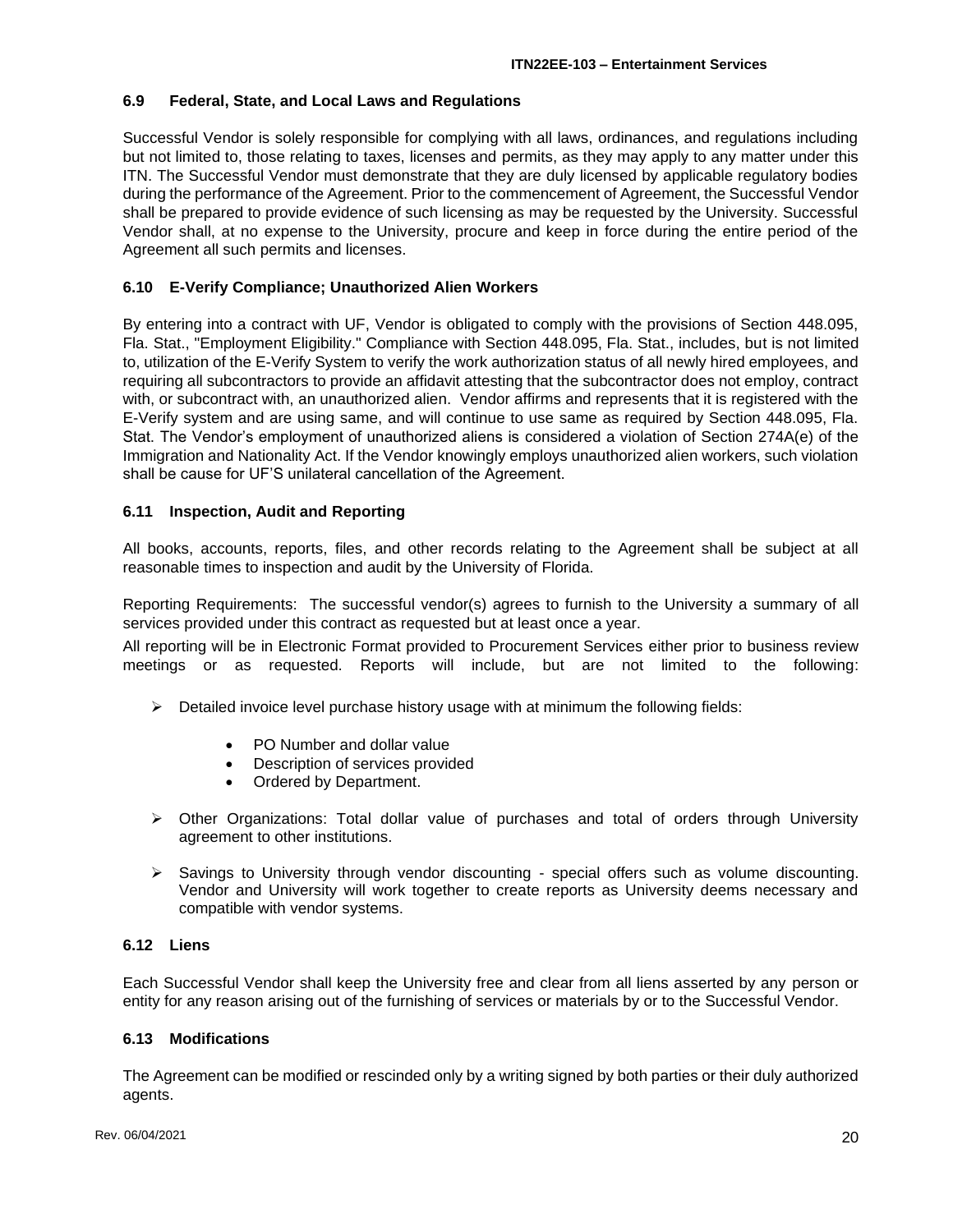#### <span id="page-20-0"></span>**6.14 Non-Discrimination**

The parties agree to be bound by applicable state and federal rules governing Equal Employment Opportunity and Non-Discrimination.

#### <span id="page-20-1"></span>**6.15 Ownership of Documents**

All drawings, maps, sketches, documents, records, programs, data base, reports and other data developed or purchased, under this Agreement for or at the University's expense shall be and remain the University's property, without restriction, reservation, or qualifications. The Successful Vendor may retain copies necessary for recordkeeping documentation and all such other business purposes related to the Agreement. All materials and products produced shall be provided to the University upon expiration of this Agreement.

#### <span id="page-20-2"></span>**6.16 Sales and Use Tax**

The Successful Vendor agrees to comply with and to require all of his subcontractors to comply with all the provisions of applicable law. The Successful Vendor further agrees to indemnify and hold harmless the University from any and all claims and demands made against it by virtue of the failure of the Successful Vendor or any subcontractors to comply with the provisions of any and all said laws. The University is exempt from state sales and use tax.

#### <span id="page-20-3"></span>**6.17 Sexual Harassment**

Federal law and the policies of the University prohibit sexual harassment of University employees or students. Sexual harassment includes any unwelcome sexual advance toward a University employee or student, any request for a sexual favor from a University employee or student, or any other verbal or physical conduct of a sexual nature that is so pervasive as to create a hostile or offensive working environment for University employees, or a hostile or an offensive academic environment for University students. University vendors, subcontractors and suppliers for this project are required to exercise control over their employees so as to prohibit acts of sexual harassment of University employees and students. The employer of any person who the University, in its reasonable judgment, determines has committed an act of sexual harassment agrees as a term and condition of the Agreement to cause such person to be removed from the project site and from University premises and to take such other action as may be reasonably necessary to cause the sexual harassment to cease.

# <span id="page-20-4"></span>**6.18 Small Business Program**

University is an equal opportunity institution and, as such, encourages the use of small businesses, including women and minority-owned small businesses in the provision of goods and services. Small businesses

should have a fair and equal opportunity to compete for dollars spent by the University. Competition ensures that prices are competitive, and a broad vendor base is available. **Vendors are encouraged to get certified by the State of Florida** if they are minority-owned, woman-owned or veteran-owned: [http://www.dms.myflorida.com/agency\\_administration/office\\_of\\_supplier\\_diversity\\_osd/get\\_certified](http://www.dms.myflorida.com/agency_administration/office_of_supplier_diversity_osd/get_certified)

Vendor shall use good faith efforts to ensure opportunities are available to small businesses, including women and minority-owned businesses. For questions about the University's Small Business Program contact Director of Small Business and Supplier Diversity, 352-392-0380,<https://sbvdr.admin.ufl.edu/>

# <span id="page-20-5"></span>**6.19 Tobacco Free Campus Policy**

The University of Florida campus is a tobacco-free campus. This policy was effective as of July 1, 2010. The use of cigarettes or other tobacco products in UF buildings, parking lots, or in vehicles in these areas is prohibited. The successful vendor is expected to respect this smoke free policy and fully comply with it.

#### <span id="page-20-6"></span>**6.20 Sustainability Preferences**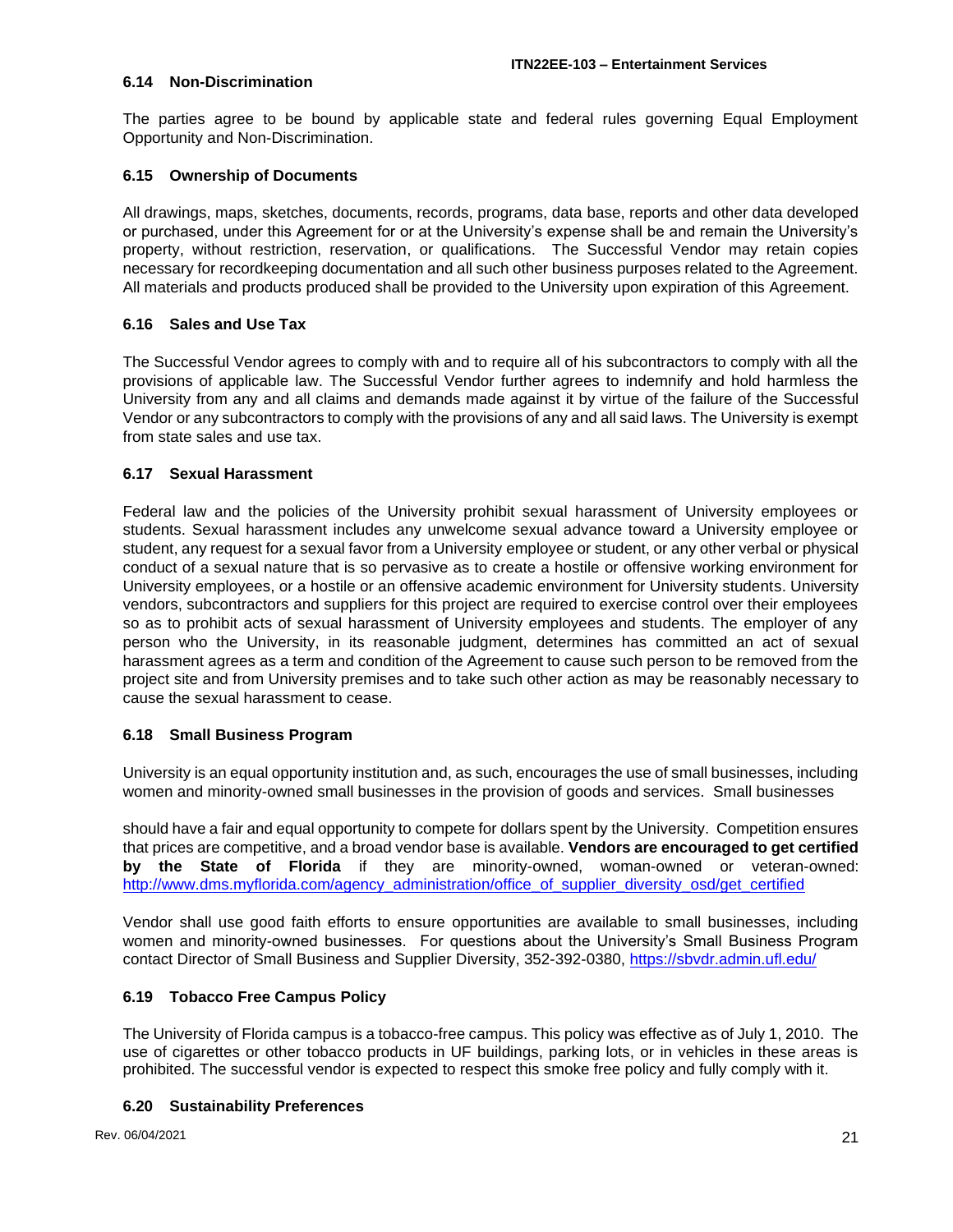The University's Procurement directives support the purchase of products that will minimize any negative environmental impacts of our work. In order to facilitate a healthy market in sustainable products, all parties involved in the procurement and utilization of materials must engage in both waste recycling and the initial purchase of products containing recycled content. It is in the interest of public health, safety and welfare and the conservation of energy and natural resources to use and promote environmentally responsible products, as well as energy efficient fixtures, appliances and mechanical equipment used in new construction and retrofit of University facilities.

# <span id="page-21-0"></span>**6.21 Assignment-Delegation**

No right or interest in the Agreement shall be assigned or delegation of any obligation made by Successful Vendor without written permission of the University. Any attempted assignment or delegation by Successful Vendor shall be wholly void and totally ineffective for all purposes unless made in conformity with this paragraph.

# <span id="page-21-1"></span>**6.22 Assignment of Anti-Trust Overcharge Claims**

The parties recognize that in actual economic practice overcharges resulting from anti-trust violations are in fact borne by the ultimate purchaser; therefore, Successful Vendor hereby assigns to the University any and all claims for such overcharges.

# <span id="page-21-2"></span>**6.23 Date for Reckoning Prompt-Payment Discount**

For purposes of determining whether a prompt-payment discount, if applicable, may be taken by the University, the starting date of such reckoning period shall be the later of the date of a properly executed invoice or the date of completion of service and/or delivery of product.

# <span id="page-21-3"></span>**6.24 Force Majeure**

In the event compliance with any obligation under this Agreement is impractical or impossible due to any Event of Force Majeure, then the time for performance of such obligation shall be extended for a period equivalent to the duration of the Event of Force Majeure. The provisions of this section shall not operate to excuse either party's inability to perform its obligations hereunder because of inadequate finances. "Event

of Force Majeure:" means any strike, lockout, labor dispute, embargo, flood, earthquake, storm, dust storm, lightning, fire, epidemic, act of God, war, national emergency, civil disturbance or disobedience, riot, sabotage, terrorism, restraint by governmental order or any other occurrence beyond the reasonable control of the party in question.

# <span id="page-21-4"></span>**6.25 N/A**

# <span id="page-21-5"></span>**6.26 Indemnification/Hold Harmless; Liability**

The Successful Vendor shall indemnify, defend, and hold harmless the University of Florida Board of Trustees, the University of Florida, the State of Florida and the Florida Board of Governors, and their respective officers, agents, and employees, against and from any and all claims, demands, suits, actions, proceedings, loss, cost, and damages of every kind and description, including attorneys' fees and/or litigation expenses, which may be brought or made against or incurred on account of loss of or damage to any property or for injuries to or death of any person, caused by, arising out of, or contributed to, in whole or in part, by reasons of any act, omission, professional error, fault, mistake, or negligence of Successful Vendor, its employees, agents, representatives, or subcontractors, their employees, agents, or representatives in connection with or incident to the performance of the Agreement. Successful Vendor's obligation under this provision shall not extend to any liability caused by the sole negligence of the University of Florida Board of Trustees, University, or its officers, agents, and employees. Such indemnification shall specifically include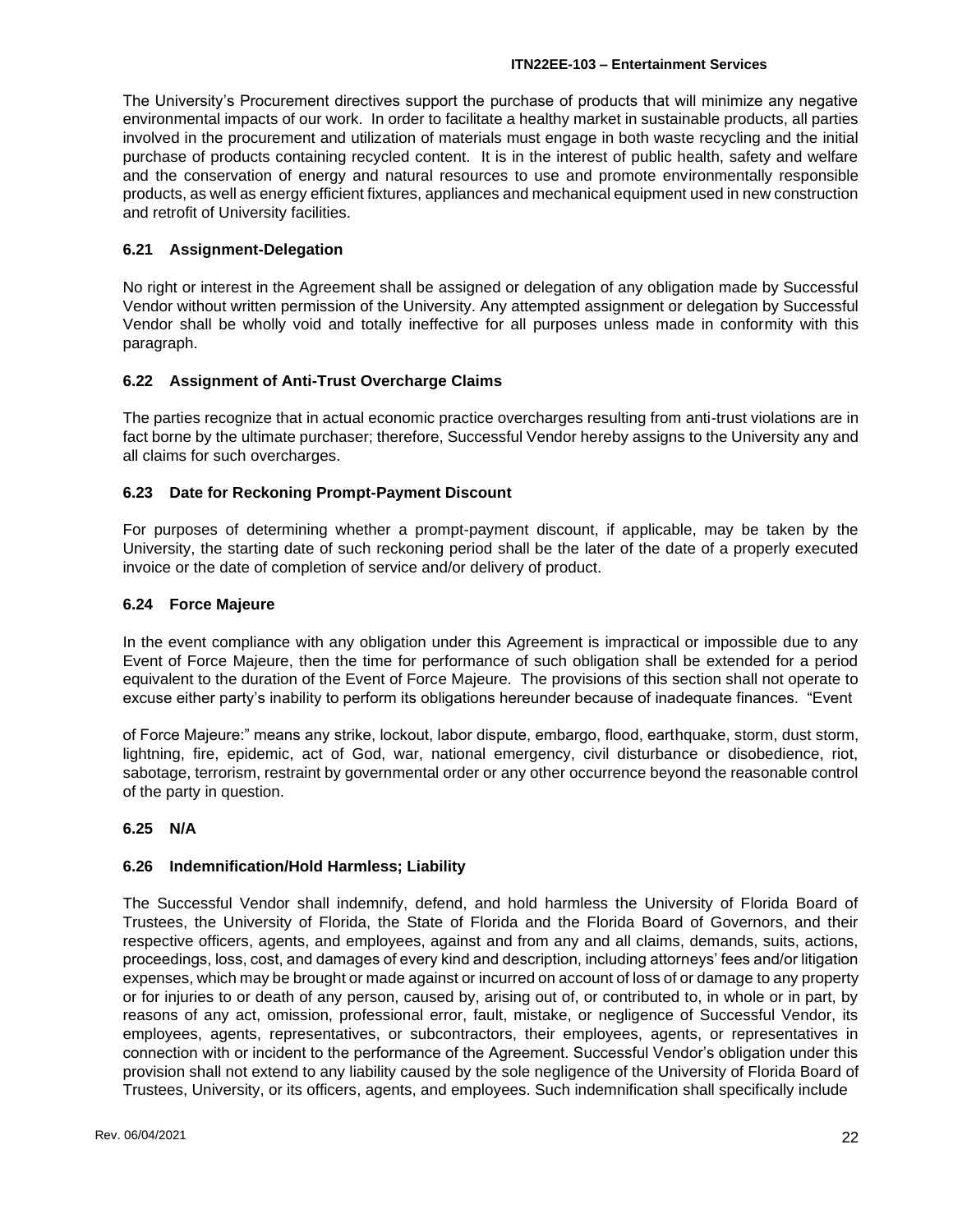infringement claims made against all intellectual property supplied by Successful Vendor and third-party infringement under the Agreement.

The University, as a public entity, is protected by sovereign immunity from tort liability, subject to a limited statutory waiver. The University will not agree to (i) indemnify or hold harmless any vendor; (ii) be liable for vendor's attorneys' fees under any circumstances; or (iii) binding arbitration. The Agreement shall not be construed or interpreted as (i) denying to either party any remedy or defense available to such party under the laws of the State of Florida; (ii) the consent of University or the State of Florida or their agents and agencies to be sued; or (iii) a waiver of either University's or the State of Florida's sovereign immunity beyond the limited waiver provided in section 768.28, Florida Statutes.

# <span id="page-22-0"></span>**6.27 Insurance Requirements**

The Successful Vendor shall purchase from and maintain with a company or companies, lawfully authorized to do business in Florida and acceptable to the University, such insurance as will protect the Successful Vendor from claims arising out of or resulting from the Successful Vendor's operations under the Agreement and for which the Successful Vendor may be legally liable, whether such operations be by the Successful Vendor or by their subcontractors or by anyone directly or indirectly employed by any of them, or by anyone for whose acts any of them may be liable. All insurance policies shall be issued and countersigned by representatives of such companies duly authorized for the State of Florida and shall be written on ISO standard forms or their equivalents. The Successful Vendor shall file with the University Certificates of Insurance prior to the commencement of this Agreement and shall file Certificates of Insurance evidencing the renewal of such policies at least thirty (30) days prior to the date that each applicable insurance policy is scheduled to expire. *Please note that the University of Florida must be named "additional insured" on automobile and general liability policies.*

General Liability Insurance – The Successful Vendor shall provide the ISO Commercial General Liability policy for general liability coverages for limits of not less than of \$1,000,000 per occurrence. Coverage shall be maintained without interruption from date of commencement of work until date of final payment.

Worker's Compensation - The Successful Vendor shall secure and maintain for the life of this Agreement, valid Worker's Compensation Insurance as required by Chapter 440, Florida Statutes (if applicable.)

Automobile Liability - The Successful Vendor shall secure and maintain, during the life of this Agreement, Automobile Liability insurance on all vehicles against bodily injury and property damage in at least the amount of \$100,000.00 per person, \$500,000.00 per occurrence.

# <span id="page-22-1"></span>**6.28 Protection of Property**

# Intellectual Property

- A. All works that are created pursuant to this contract ("Works") are works made for hire, and all rights and privileges attendant to the Works belong exclusively to the University. If a court of competent jurisdiction determines that any Work does not constitute a work made for hire, the Contractor hereby assigns to the University for no additional consideration all rights and privileges the Contractor has in the works, including all intellectual property rights, specifically those under copyright law.
- B. Paragraph A does not apply to Works that are not created through performance under this Contract ("Pre-existing works"). With respect to Pre-existing works used by the Contractor in performance of this Contract, the Contractor shall obtain for the University at no additional charge a license to use Preexisting works for the uses intended under this Contract, including the right to make derivative works. Paragraph A does apply, however, to any Works that are derivative of Pre-existing works.
- C. The Contractor warrants that it has full power and authority to transfer the rights granted by this Contract to the University and that use of the works by the University does not constitute an infringement or other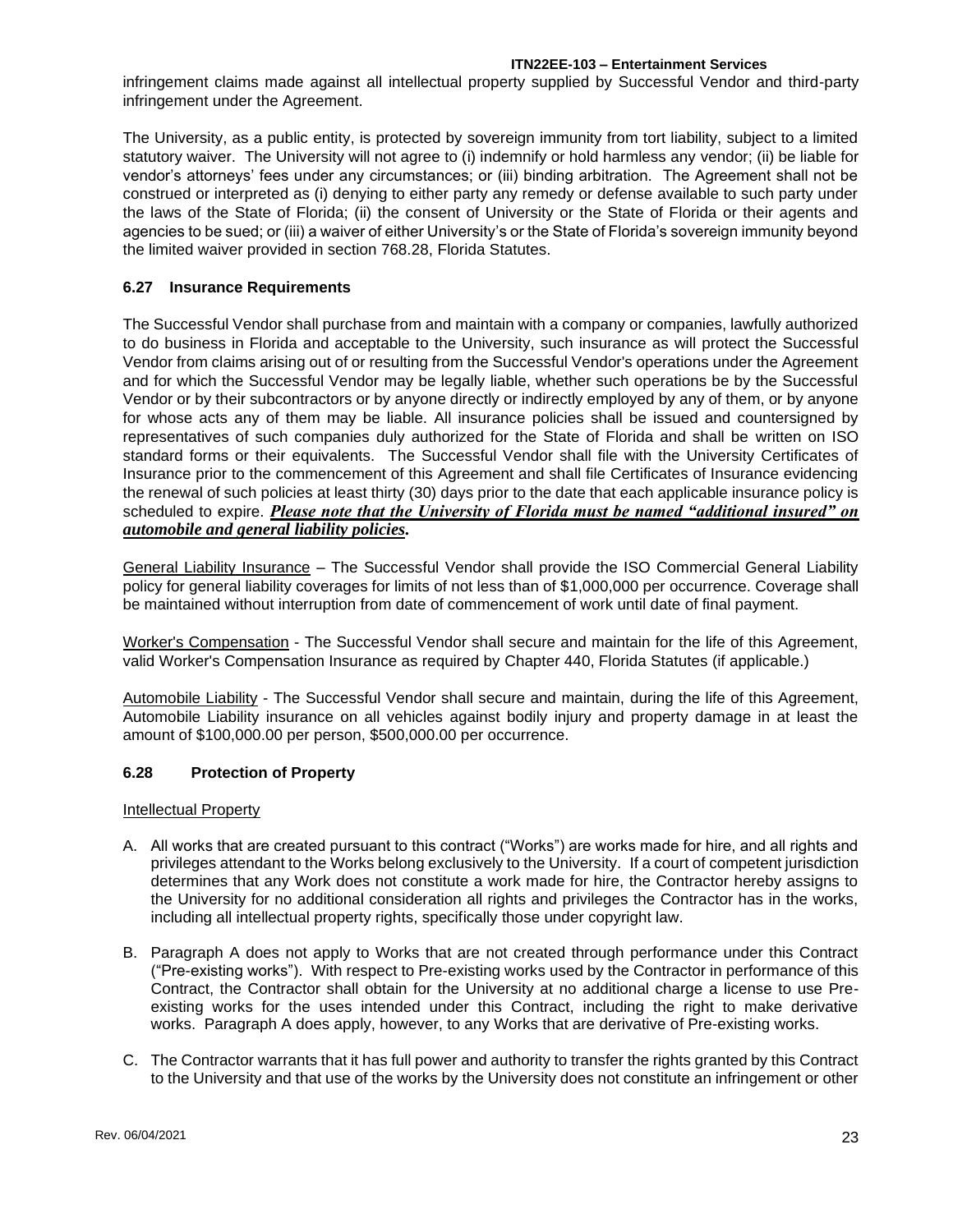violation of any copyright, trade secret, trademark, patent, non-disclosure, or other rights of any third party.

D. Title and all rights and privileges to all graphics and material provided to the Contractor by the University in connection with this Contract remain the exclusive property of the University of Florida. The Contractor does not receive any title, rights, or privileges in those graphics or materials. The University grants to the Contractor a limited license in those graphics or materials only for the purpose of carrying out the Contractor's obligations under this Contract.

## <span id="page-23-0"></span>**6.29 Labor Disputes**

Successful Vendor shall give prompt notice to the University of any actual or potential labor dispute which delays or may delay performance of the Agreement.

#### <span id="page-23-1"></span>**6.30 Laws and Regulations**

Successful Vendors are solely responsible for keeping themselves fully informed of and faithfully observing all laws, ordinances, and regulations and shall protect and indemnify the University, its officers and agents against any claims of liability arising from or based on any violation thereof.

#### <span id="page-23-2"></span>**6.31 N/A**

#### <span id="page-23-3"></span>**6.32 No Waiver of Right by the University**

No waiver by University of any breach of the provisions of the Agreement by the Successful Vendor shall in any way be construed to be a waiver of any future breach or bar the University's right to insist on strict performance of the provisions of the Agreement.

#### <span id="page-23-4"></span>**6.33 Notice to Vendors of Asbestos-Containing Materials in University Buildings**

Asbestos containing materials (ACM) can be found in almost any building in the United States more than 10 years old. The University of Florida is no exception. The types of asbestos most commonly found are pipe and boiler insulation, fireproofing, hard panels known as "Transite", floor tile, and spray or trowel-applied ceiling finishes. ACM is generally not hazardous if left undisturbed.

The University has implemented an Asbestos Program to assure safe management and removal of ACM. Vendors, consultants, and other's providing service to the University may encounter ACM and must, therefore, comply with the following instructions:

A. Avoid disturbing suspected ACM. Exercise caution and watch for possible ACM.

B. If it is necessary to disturb ACM, first notify the appropriate Division Asbestos Representative listed in this notice, or the University of Florida Asbestos Coordinator, before proceeding with your work. You shall take whatever precautions are necessary to protect humans' health and the environment, and comply with all applicable Federal, State, and Local laws pertaining to asbestos.

C. If you require additional information on possible locations of ACM in a particular building, contact the Asbestos Representative from the Division for which you are working.

| <b>Division</b>            | <b>Asbestos Representative</b>     | Telephone        |
|----------------------------|------------------------------------|------------------|
| <b>Facilities Services</b> | Assoc. Dir. Facilities Services    | (352) 392-7793   |
| Housing                    | Housing Maintenance Superintendent | $(352)$ 392-2161 |
| <b>Reitz Union</b>         | Maintenance Superintendent         | (352) 392-1614   |
| <b>IFAS</b>                | Engineer                           | $(352)$ 392-6488 |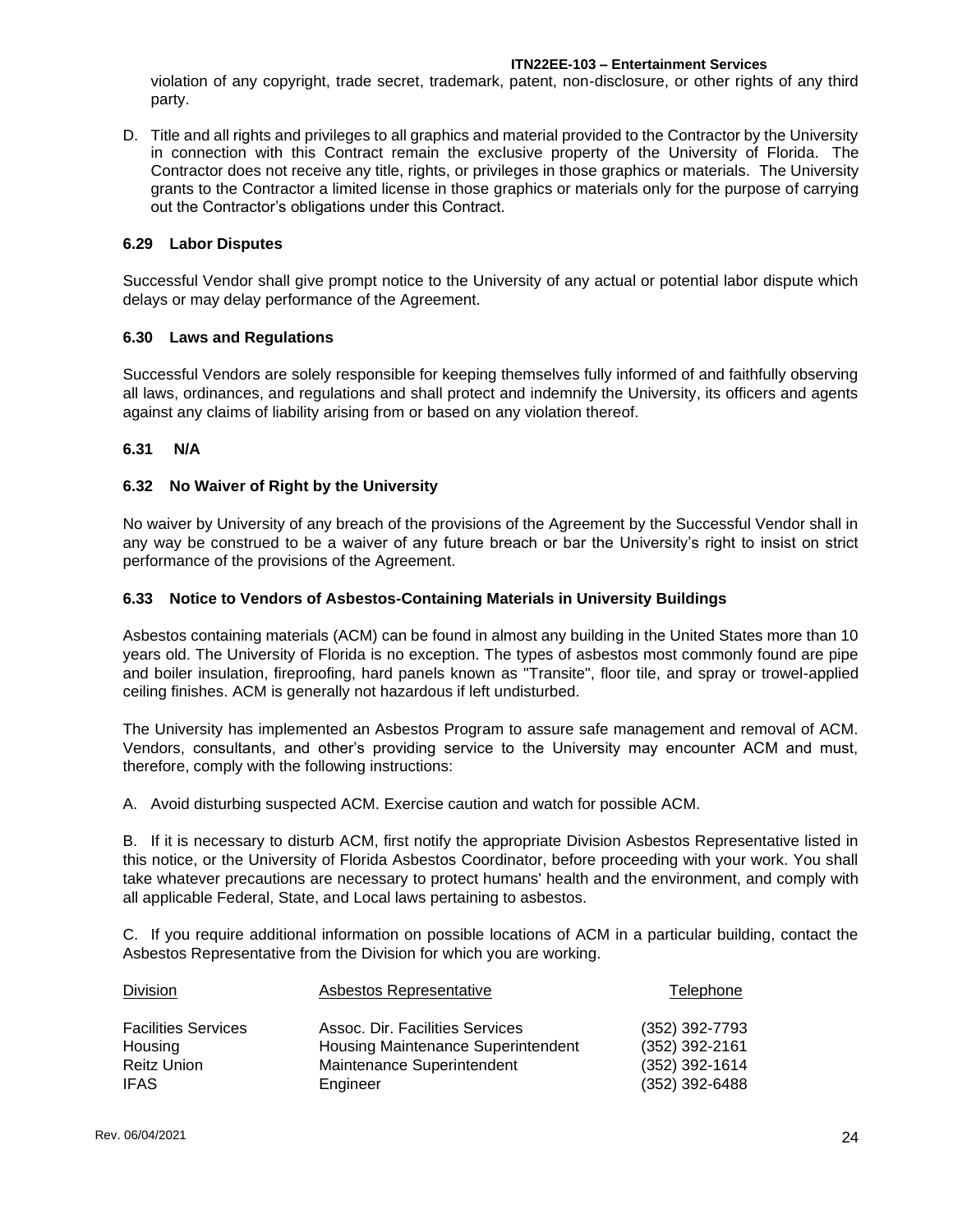# <span id="page-24-0"></span>**6.34 Parking and Identification Badges**

The Successful Vendor shall obtain all parking permits and/or decals that may be required while performing project work on University premises. The Successful Vendor should review Contractor and Vendor Parking information from Transportation and Parking Services located at the following link: <http://www.parking.ufl.edu/pages/contractorvendordecal.asp>

#### <span id="page-24-1"></span>**6.35 Payment Terms**

The University's obligation is payable only and solely from funds appropriated for the purpose of the Agreement. Unless otherwise stated herein, the payment terms for the Agreement are Net 30 days. VENDOR OMBUDSMAN: The University's vendor ombudsman whose duties include acting as an advocate for vendors may be experiencing problems in obtaining payment(s) from the University may be contacted at 352-392-1241.

#### <span id="page-24-2"></span>**6.36 Price Adjustment**

Price changes will normally only be considered at the end of one Agreement period and the beginning of another. Price change requests shall be in writing, submitted at least sixty (60) days prior to the end of the current Agreement period, and shall be supported by written evidence of increased costs to the Successful Vendor. The University will not approve unsupported price increases that will merely increase the gross profitability of the Successful Vendor at the expense of the University. Price change requests shall be a factor in the Agreement extension review process. The University shall, in its sole opinion, determine whether the requested price increase or an alternate option is in the best interest of the University.

# <span id="page-24-3"></span>**6.37 Prior Course of Dealings**

No trade usage, prior course of dealings, or course of performance under other agreements shall be a part of any agreement resulting from this ITN; nor shall such trade usage, prior course of dealing, or course of performance be used in the interpretation or construction of such resulting agreement.

# <span id="page-24-4"></span>**6.38 Public Entity Crime**

A person or affiliate who has been placed on the convicted list by the Department of Management Services, State of Florida, may not submit a proposal on a contract to provide any goods or services, including construction, repairs, or leases and may not be awarded or perform work as a Vendor, supplier, subcontractor, or consultant for the University of Florida for a period of 36 months from the date of being placed on the convicted list, a "person" or "affiliate" includes any natural person or any entity, including predecessor or successor entities or any entity under the control of any natural person who is active in its management and who has been convicted of a public entity crime (Rule 6C1-3.020 FAC).

#### <span id="page-24-5"></span>**6.39 Public Records**

All proposal information submitted and opened becomes subject to the Public Records Law set forth in Chapter 119 F.S.

**IF THE VENDOR HAS QUESTIONS REGARDING THE APPLICATION OF CHAPTER 119, FLORIDA STATUTES, TO THE VENDOR'S DUTY TO PROVIDE PUBLIC RECORDS RELATING TO THIS CONTRACT, CONTACT THE CUSTODIAN OF PUBLIC RECORDS AT (352) 846-3903, email: [PR-Request@ufl.edu,](mailto:PR-Request@ufl.edu) PO Box 113156, Gainesville, FL 32611-3156**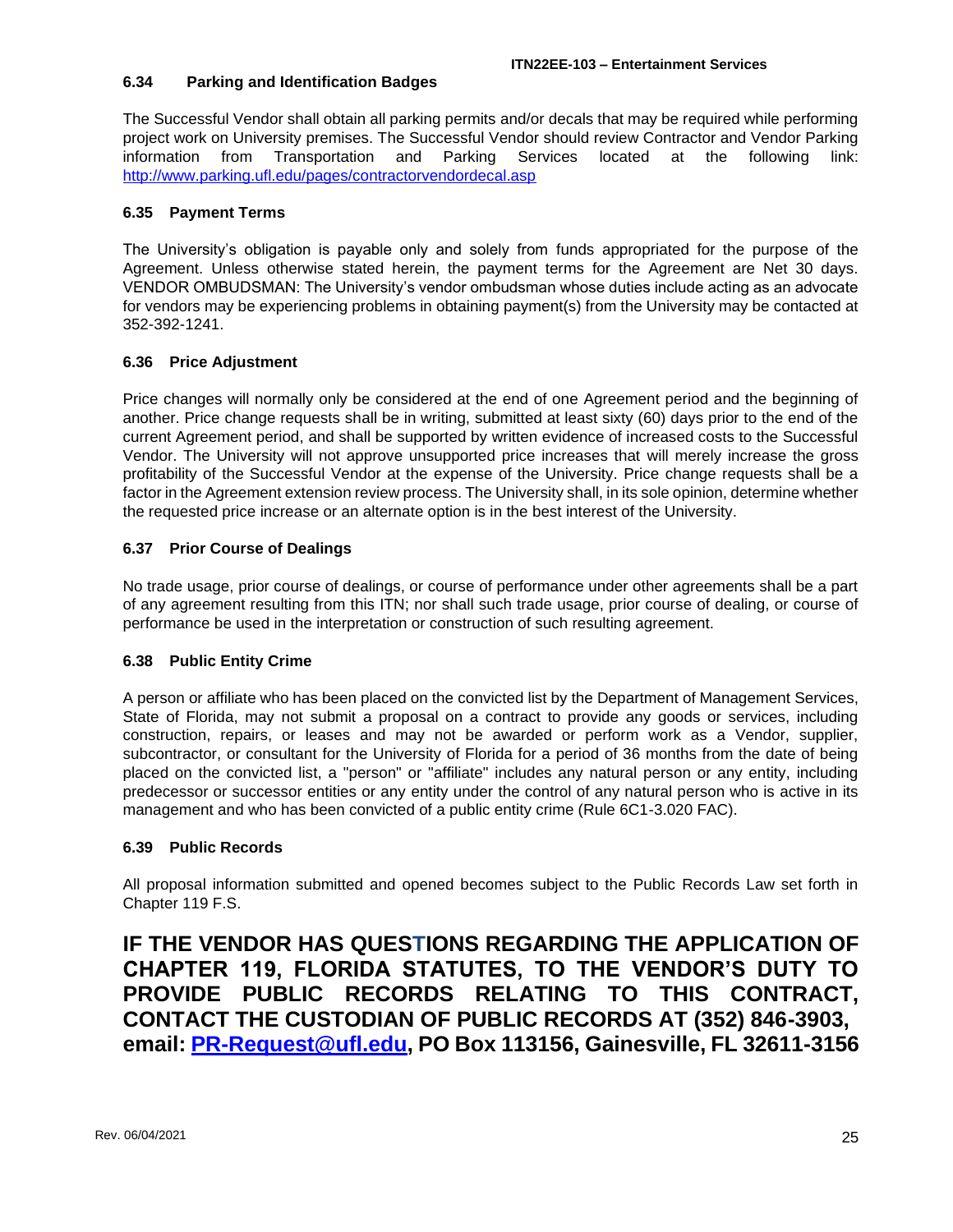Any resulting Agreement may be unilaterally canceled for refusal by the vendor to allow public access to all documents, papers, letters, or other materials made or received by the Successful Vendor in conjunction with the Agreement and subject to the provisions of Chapter 119. F.S.

## <span id="page-25-0"></span>**6.40 Referencing of Orders**

For each order issued against an agreement resulting hereunder, the University intends in good faith to reference this ITN for pricing, terms and conditions, delivery location, and other particulars. However, in the event the University fails to do so, the University's right to such terms and conditions, and particulars shall not be affected, and no liability of any kind or amount shall accrue to the University.

## <span id="page-25-1"></span>**6.41 Remedies and Applicable Law**

The Agreement shall be governed by and construed in accordance with the laws of the State of Florida (without regard to principles of conflict of laws) and the rules and regulations of the Florida Board of Governors and the University. University and Successful Vendor shall have available all remedies afforded each by said law. The venue in any action or litigation commenced to enforce the Agreement shall lie in a court of competent jurisdiction located in Gainesville, Florida.

#### <span id="page-25-2"></span>**6.42 N/A**

# <span id="page-25-3"></span>**6.43 Right of Offset**

The University shall be entitled to offset against any sums due the Successful Vendor, any expenses or costs incurred by the University, or damages assessed by the University concerning the Successful Vendor's non-conforming performance or failure to perform the Agreement, or any other debt owing the University, including expenses, costs and damages described in the termination provisions contained herein.

<span id="page-25-4"></span>**6.44 N/A**

<span id="page-25-5"></span>**6.45 N/A**

<span id="page-25-6"></span>**6.46 N/A**

#### <span id="page-25-8"></span><span id="page-25-7"></span>**6.47 Termination**

# **6.47.1 Convenience**

The University reserves the right to terminate the Agreement in whole or part at any time when in the best interests of the University without penalty or cause. Upon receipt of the written notice, the Successful Vendor shall immediately stop all work as directed in the notice, notify all subcontractors of the effective date of the termination, and minimize all further costs to the University.

In the event of termination under this provision, all documents, data, and reports prepared by the Successful Vendor under the Agreement shall become the property of and delivered to the University. The Successful Vendor shall be entitled to receive just and equitable compensation for work in progress, work completed, and materials accepted before the effective date of termination. Such compensation shall be the Successful Vendor's sole remedy against the University in the event of termination under this provision.

#### <span id="page-25-9"></span>**6.47.2 Default**

The University reserves the right to terminate the Agreement in whole or in part due to the failure of the Successful Vendor to comply with any term or condition of the Agreement, to acquire and maintain all required insurance policies, bonds, licenses and permits, or to make satisfactory progress in performing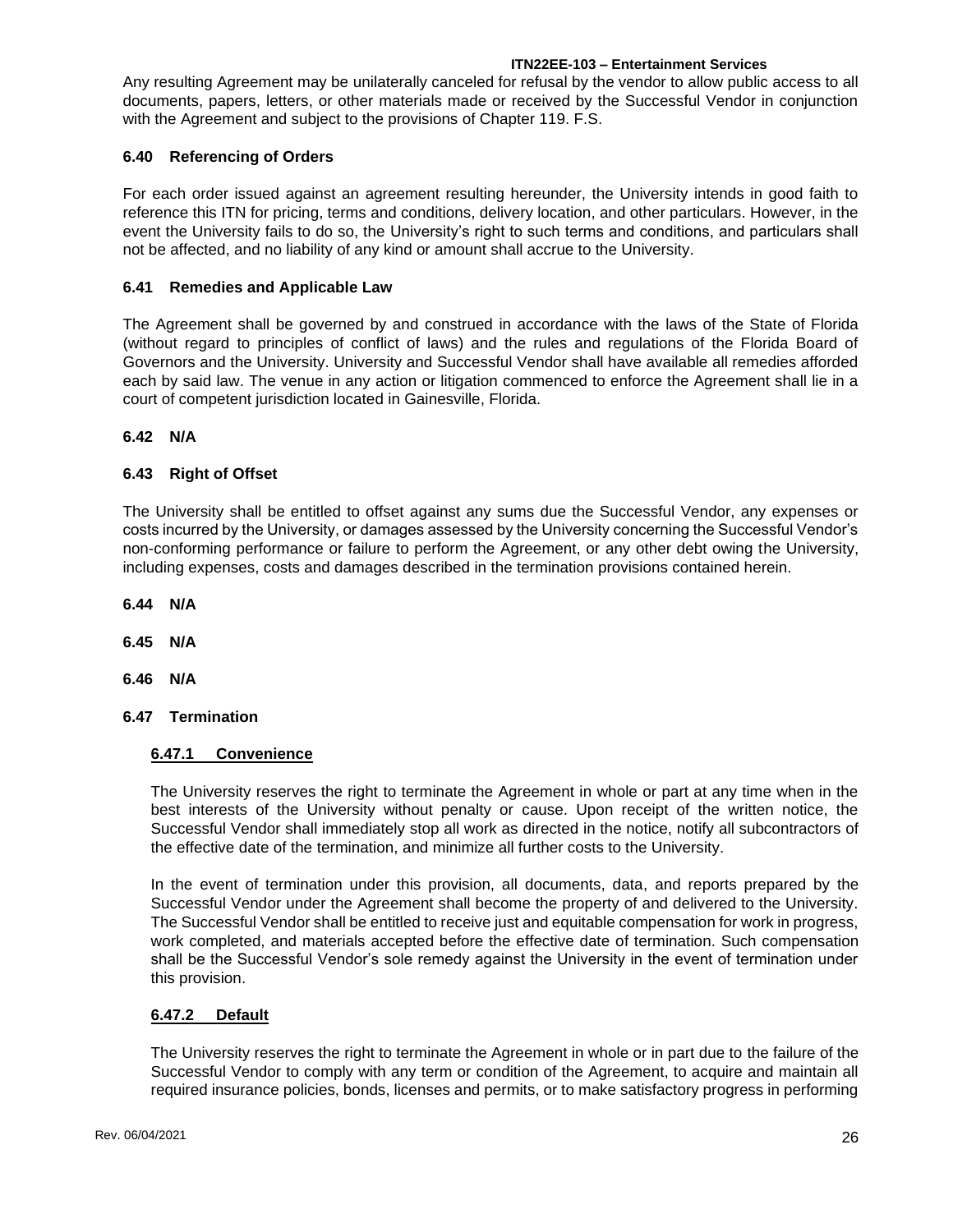the Agreement. The University shall provide written notice of the termination and the reasons for it to the Successful Vendor. Upon termination under this provision, all goods, materials, documents, data, and reports prepared by the Successful Vendor under the Agreement shall become the property of and be delivered to the University on demand.

The University may, upon termination of the Agreement, procure, on terms and in the manner that it deems appropriate, materials, or services to replace those under the Agreement. The Successful Vendor shall be liable to the University for any excess costs incurred by the University in re-procuring the materials or services.

# <span id="page-26-0"></span>**6.47.3 Gratuities**

The University may, by written notice to the Successful Vendor, cancel the Agreement if it is discovered by the University that gratuities, in the form of entertainment, gifts or other, were offered or given by the Successful Vendor, or any agent or representative of the Successful Vendor, to any officer or employee of the University with a view toward securing favorable treatment with respect to the awarding or amending, or the making of any determinations with respect to the performing of such Agreement. In the event the Agreement is canceled by the University pursuant to this provision, University shall be entitled, in addition to any other rights and remedies, to recover or withhold the amount of the cost incurred by Successful Vendor in providing such gratuities.

# <span id="page-26-1"></span>**6.47.4 Insolvency**

The University shall have the right to terminate the Agreement at any time in the event Successful Vendor files a petition in bankruptcy; or is adjudicated bankrupt; or if a petition in bankruptcy is filed against Successful Vendor and not discharged within thirty (30) days; of if Successful Vendor becomes insolvent or makes an assignment for the benefit of its creditors or an arrangement pursuant to any bankruptcy law; of if a receiver is appointed for Successful Vendor or its business.

# <span id="page-26-2"></span>**6.47.5 Lack of Funds**

The State of Florida's and UF's performance and obligation to pay under this Agreement is contingent upon an annual appropriation by the Florida State Legislature. The Agreement may be canceled without further obligation on the part of the University of Florida in the event that sufficient appropriated funding is unavailable to assure full performance of the terms. The Successful Vendor shall be notified in writing of such non-appropriation as soon as reasonably possible. No penalty shall accrue to the University in the event this cancellation provision is exercised. This cancellation provision shall not be construed so as to permit the University to terminate the Agreement in order to acquire similar equipment, material, supplies or services from another party.

# <span id="page-26-3"></span>**6.47.6 Stop Work Order**

The University may at any time, by written order to the Successful vendor, require the Successful Vendor to stop all or any part of the work called for by the Agreement for a period of ninety (90) days after the order is delivered to the Successful Vendor, and for any further period to which the parties may agree. The order shall be specifically identified as a Stop Work Order issued under this provision. Upon receipt of the order, the Successful Vendor shall immediately comply with its terms and take all reasonable steps to minimize the incidence of costs allocable to the work covered by the order during the period of work stoppage.

If a Stop Work Order issued under this provision is canceled or the period of the order or any extension expires, the Successful Vendor shall resume work. The University shall make an equitable adjustment in the delivery schedule or Agreement price, or both, and the Agreement shall be amended in writing accordingly.

# <span id="page-26-4"></span>**6.47.7 Suspension or Debarment**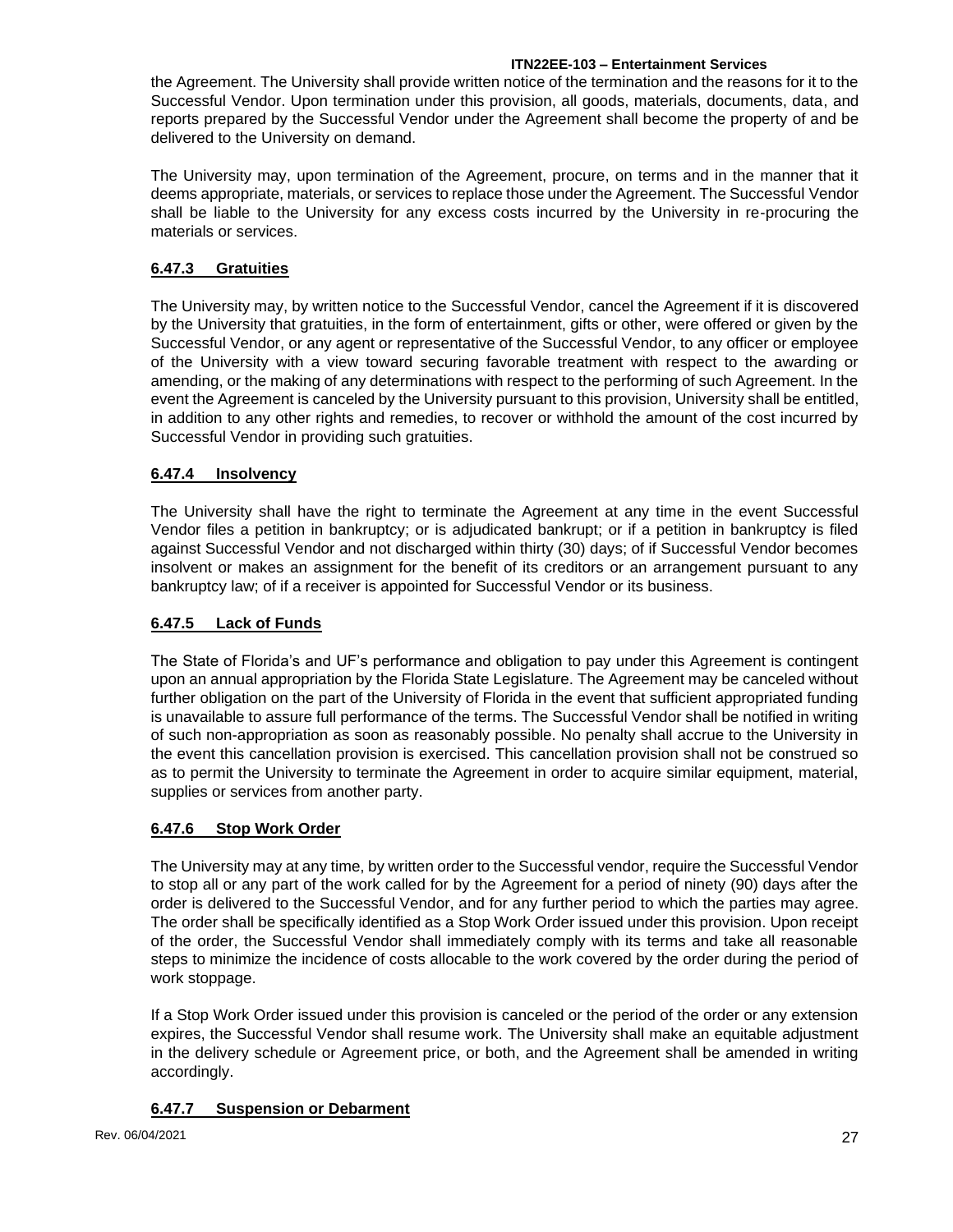The University may by written notice to the Successful Vendor immediately terminate the Agreement if the University determines that the Successful Vendor has been debarred, suspended or otherwise lawfully prohibited from participating in any public procurement activity, including but limited to, being disapproved as a subcontractor Vendor of any public procurement unit or other governmental body.

#### <span id="page-27-0"></span>**6.47.8 Continuation of Performance Through Termination**

The Successful Vendor shall continue to perform, in accordance with the requirements of Agreement, up to the date of termination, as directed in the termination notice.

#### <span id="page-27-1"></span> **6.48 N/A**

#### <span id="page-27-2"></span>**6.49 Warranties**

In addition to any implied warranties, Successful Vendor warrants that the goods furnished will conform to the specifications, drawings, and descriptions listed herein, and to the sample or samples if any, furnished by the Successful Vendor. In the event of a conflict between the specifications, drawings, and descriptions, the specifications shall govern.

#### <span id="page-27-3"></span>**6.50 Payment Card Industry Data Security Standard**

For e-commerce business and/or credit card transactions, Proposer agrees to be bound by the requirements and terms of the Rules of all applicable Card Associations, as amended from time to time, and be solely responsible for security and maintaining confidentiality of Card transactions processed by means of electronic commerce up to the point of receipt of such transactions by Bank. Proposer is required to be in compliance with the requisites of the SAS 70 and/or Payment card Industry Data Security Standard and provide written attestation of compliance annually.

#### <span id="page-27-4"></span>**6.51 Payment and Invoice Information**

All invoices will need to contain either a **UF purchase order number** or the **8-digit department ID number** of the department with which you are doing business *and* your Tax Identification number. All invoices for payment should be submitted to the University of Florida via:

- 1. Email: [UFL.invoices@edmgroup.com.](mailto:UFL.invoices@edmgroup.com)
- 2. Mail:

University of Florida ATTN: Accounts Payable PO Box 3357 Scranton, PA 18505

#### <span id="page-27-5"></span>**6.52 Travel**

Any travel authorized by this Contract and being compensated separately shall be compensated in accordance with University's travel policy [\(http://fa.ufl.edu/uco/handbook/handbook.asp?doc=1.4.14\)](http://fa.ufl.edu/uco/handbook/handbook.asp?doc=1.4.14) and Contractor shall be required to provide all back-up documentation required by the policy.

#### <span id="page-27-6"></span>**6.53 State Purchasing Requirements**

Rev. 06/04/2021 28 **Decision 28 Provide** 28 **Decision 28 Provide** 28 **Provide** 28 **Provide** 28 **Provide** 28 **Provide** 28 IT IS EXPRESSLY UNDERSTOOD AND AGREED THAT ANY ARTICLES THAT ARE THE SUBJECT OF, OR REQUIRED TO CARRY OUT, THIS CONTRACT SHALL BE PURCHASED FROM A NONPROFIT AGENCY FOR THE BLIND OR FOR THE SEVERELY HANDICAPPED THAT IS QUALIFIED PURSUANT TO CHAPTER 413, FLORIDA STATUTES, IN THE SAME MANNER AND UNDER THE SAME PROCEDURES SET FORTH IN SECTION [413.036\(](http://www.leg.state.fl.us/STATUTES/index.cfm?App_mode=Display_Statute&Search_String=&URL=Ch0413/Sec036.HTM)1) AND (2), FLORIDA STATUTES; AND FOR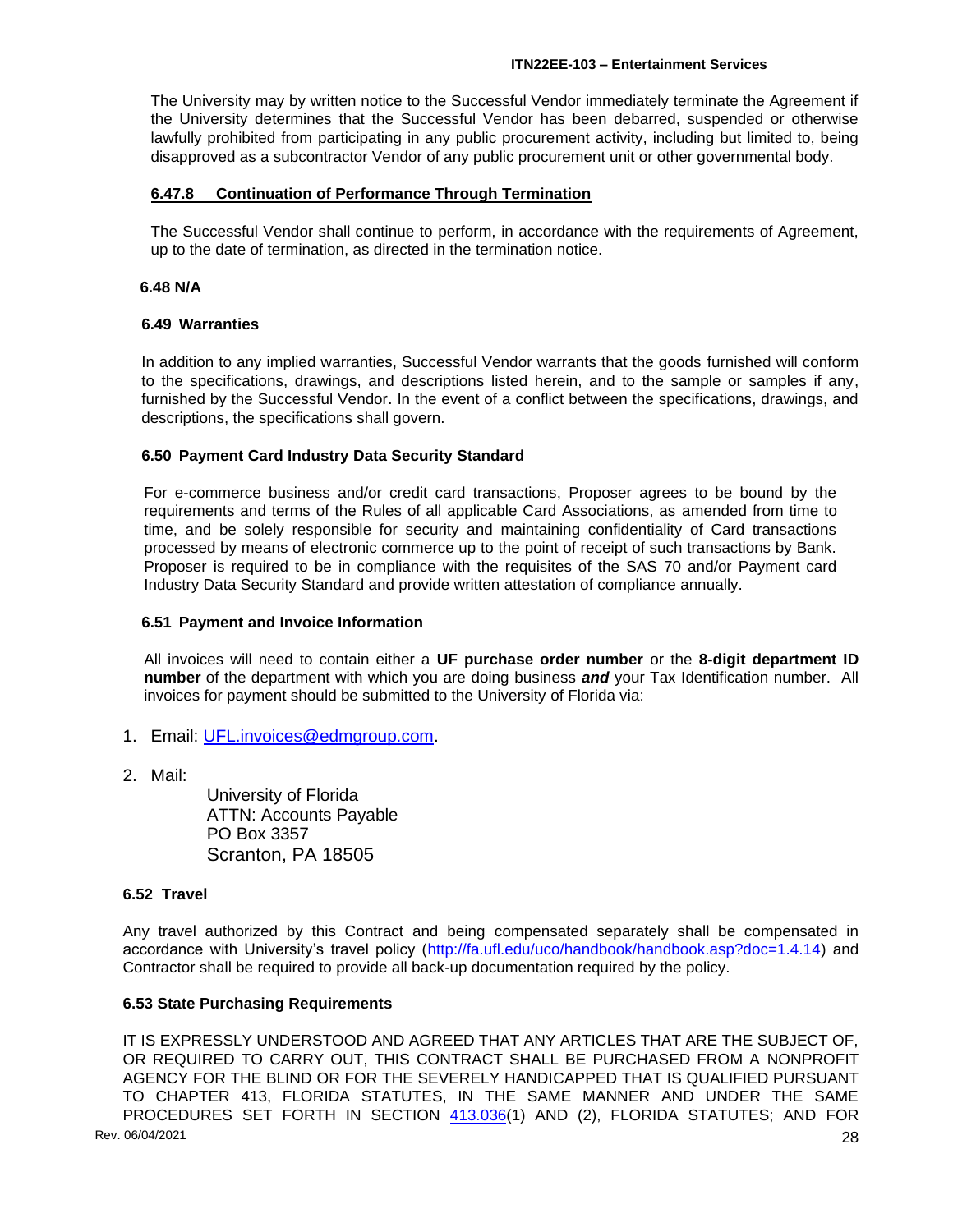PURPOSES OF THIS CONTRACT THE CONTRACTOR SHALL BE DEEMED TO BE SUBSTITUTED FOR THE UNIVERISTY INSOFAR AS DEALINGS WITH SUCH QUALIFIED NONPROFIT AGENCY ARE CONCERNED. This requirement applies only if any such nonprofit agency produces a product covered by this CONTRACT and can satisfy the terms of this CONTRACT with respect to price, quantity, quality, and delivery time. Any questions concerning available products should be directed to: Division of Vocational Rehabilitation Headquarters, 2002 Old St. Augustine Road, Building A, Tallahassee, Florida 32301-4862, (800) 451-4327 (Voice/TDD).

IT IS EXPRESSLY UNDERSTOOD AND AGREED THAT ANY ARTICLES WHICH ARE THE SUBJECT OF, OR REQUIRED TO CARRY OUT, THIS CONTRACT SHALL BE PURCHASED FROM THE CORPORATION IDENTIFIED UNDER CHAPTER 946, F.S., IN THE SAME MANNER AND UNDER THE SAME PROCEDURES SET FORTH IN SECTION [946.515\(](http://www.leg.state.fl.us/STATUTES/index.cfm?App_mode=Display_Statute&Search_String=&URL=Ch0946/Sec515.HTM)2), AND (4), F.S.; AND FOR PURPOSES OF THIS CONTRACT THE CONTRACTOR CARRYING OUT THE PROVISIONS OF THIS CONTRACT SHALL BE DEEMED TO BE SUBSTITUTED FOR UNIVERSITY INSOFAR AS DEALINGS WITH SUCH CORPORATION ARE CONCERNED. This requirement applies only if the corporation produces a product covered by this CONTRACT and can satisfy the terms of this CONTRACT with respect to price, quantity, quality, and delivery time. Any questions concerning the corporation's ability to provide products or services should be directed to: Prison Rehabilitative Industries and Diversified Enterprises, Inc., 12425 - 28th Street North, Saint Petersburg, Florida 33716, (727) 572-1987.

#### <span id="page-28-0"></span>**6.54 Notices**

All notices, consents, approvals and other communications (collectively, "Notices") which may be or are required to be given by either party shall be properly given only if made in writing and sent to the address of University or Contractor, as applicable, set forth in **Exhibit A**, as the same is modified in accordance herewith, by hand delivery, U.S. Certified Mail (Return Receipt Requested) or nationally recognized overnight delivery service. Telephone and facsimile numbers and e-mail addresses are listed for convenience only. Either party may change its address for Notices by giving written notice to the other party in accordance with this provision.

#### **6.55 N/A**

#### <span id="page-28-1"></span>**6.56 Access to Work**

University shall always have access to review the ongoing Work of Contractor for purposes of inspecting the same and determining that the Services are being performed in accordance with the terms of this Contract.

#### <span id="page-28-2"></span>**6.57 Independent Contractor**

Contractor is and shall at all times remain an independent contractor, with sole control of the manner and means of performing the Services. Contractor shall have no authority to bind or commit University to any contract, representation, or obligation to or with any third party or to incur any cost, expense, liability, or other amount for or on behalf of University, and Contractor shall not act as or represent that it is the agent of University. Further, it is understood and agreed by the parties that nothing contained in this Contract shall be construed to create a joint venture, partnership, association, or other affiliation or like relationship between the parties, it being specifically agreed that their relationship is and shall remain that of independent parties to a contractual relationship as set forth in this Contract.

#### <span id="page-28-3"></span>**6.58 No Use of Name/Logos/Public Statements**

Except with the prior written consent of the other party, no party shall, make any press or media announcement concerning this Contract, or use the name, logos, or trademarks of any other party, or any version, abbreviation, or representation of them. In the case of University, consent must be provided by its Vice President for University Relations or that position's designee.

#### <span id="page-28-4"></span>**6.59 Time of the Essence**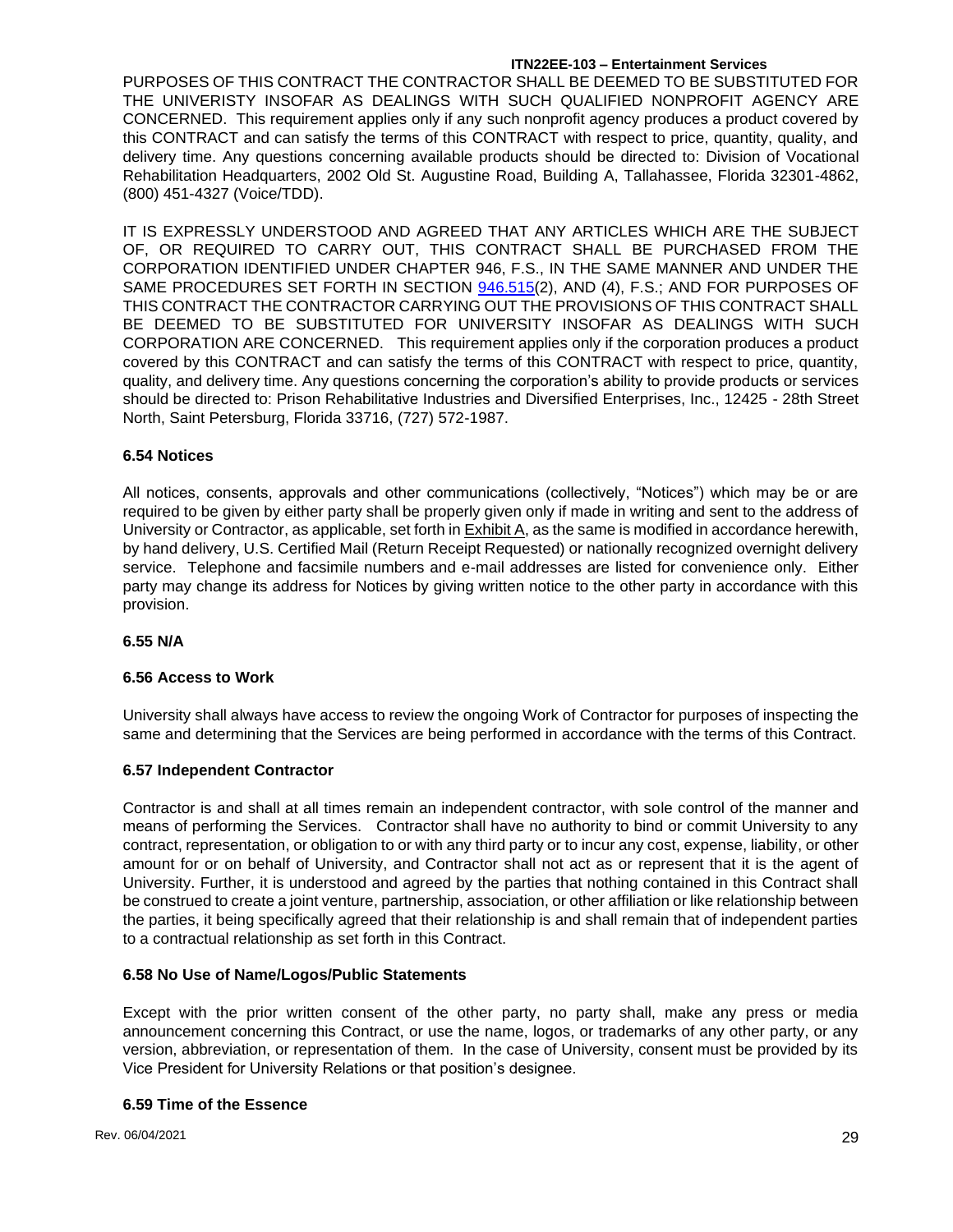Time is of the essence with respect to all provisions of this Contract in which a definite time for performance is specified.

#### <span id="page-29-0"></span>**6.60 Construction**

The language and all parts of this Contract shall be construed according to its fair meaning and not strictly for or against any of the parties hereto. University and Contractor have agreed to the use of the particular language of this Contract, and any question regarding the meaning of this Contract shall not be resolved by any rule providing for interpretation against the party who caused the uncertainty to exist or against the draftsman. Unless the context indicates otherwise, (i) the terms "hereof", "hereunder", "herein" and similar expressions refer to this Contract as a whole, (ii) the singular shall include the plural and the masculine gender shall include the feminine and the neuter, and (iii) all references to sections and subsections shall be deemed references to the sections and subsections of this Contract. The section headings in this Contract are for convenience only and do not alter, amend, define, limit or otherwise affect the terms set forth herein.

If any provision of this Contract is found by a court of competent jurisdiction to be illegal, invalid, or unenforceable, the remainder of this Contract will not be affected, and in lieu of each provision that is found to be illegal, invalid, or unenforceable, a provision will be added as a part of this Contract that is as similar to the illegal, invalid or unenforceable provision as may be possible and be legal, valid and enforceable. All negotiations, considerations, representations, and understandings between University and Contractor are incorporated herein. This Contract constitutes the entire agreement of the parties with respect to the subject

matter hereof. This Contract may be executed in multiple counterparts, each of which shall be deemed a duplicate original, but all of which taken together shall constitute one and the same instrument.

# <span id="page-29-1"></span>**7.0 CERTIFICATIONS AND FORMS**

# <span id="page-29-2"></span>**7.1 Certification of Proposal**

Explanation: This certification attests to the vendor's awareness of and agreement to the content of this ITN and all accompanying provisions contained herein.

Action: Vendor is to ensure that the following certificate is duly completed and correctly executed by an authorized officer of your company.

This proposal is submitted in response to Invitation to Negotiate # ITN22EE-103 issued by the University of Florida. The undersigned, as a duly authorized officer, hereby certifies that

> \_\_\_\_\_\_\_\_\_\_\_\_\_\_\_\_\_\_\_\_\_\_\_\_\_\_\_\_\_\_\_\_\_\_\_\_\_ (Vendor Name)

agrees to be bound by the content of this proposal and agrees to comply with the terms, conditions, and provisions of the referenced Invitation to Negotiate (ITN) and any addenda thereto in the event of an award. Exceptions are to be noted as stated in the ITN. The proposal shall remain in effect for a period of ninety (90) calendar days as of the Due Date for responses to the ITN.

The undersigned certifies that to the best of his/her knowledge: (check one pf the below and provide information if required)

There is no trustee or employee of the University of Florida who has or who's Relative has an Interest in the entity or entities making this proposal or who is a natural person making this proposal.

 $\,$  Rev. 06/04/2021  $\,$  30 There are trustee(s) and/or employee(s) of the University of Florida who have, and/or whose Relative(s) have, an Interest in the entity or entities making this proposal or who is a natural person making this proposal. Describe the nature of the interest held by each trustee, employee, or Relative of the trustee or employee (for example, grandson of Employee X owns the company or spouse of Employee Y is a director of the company).